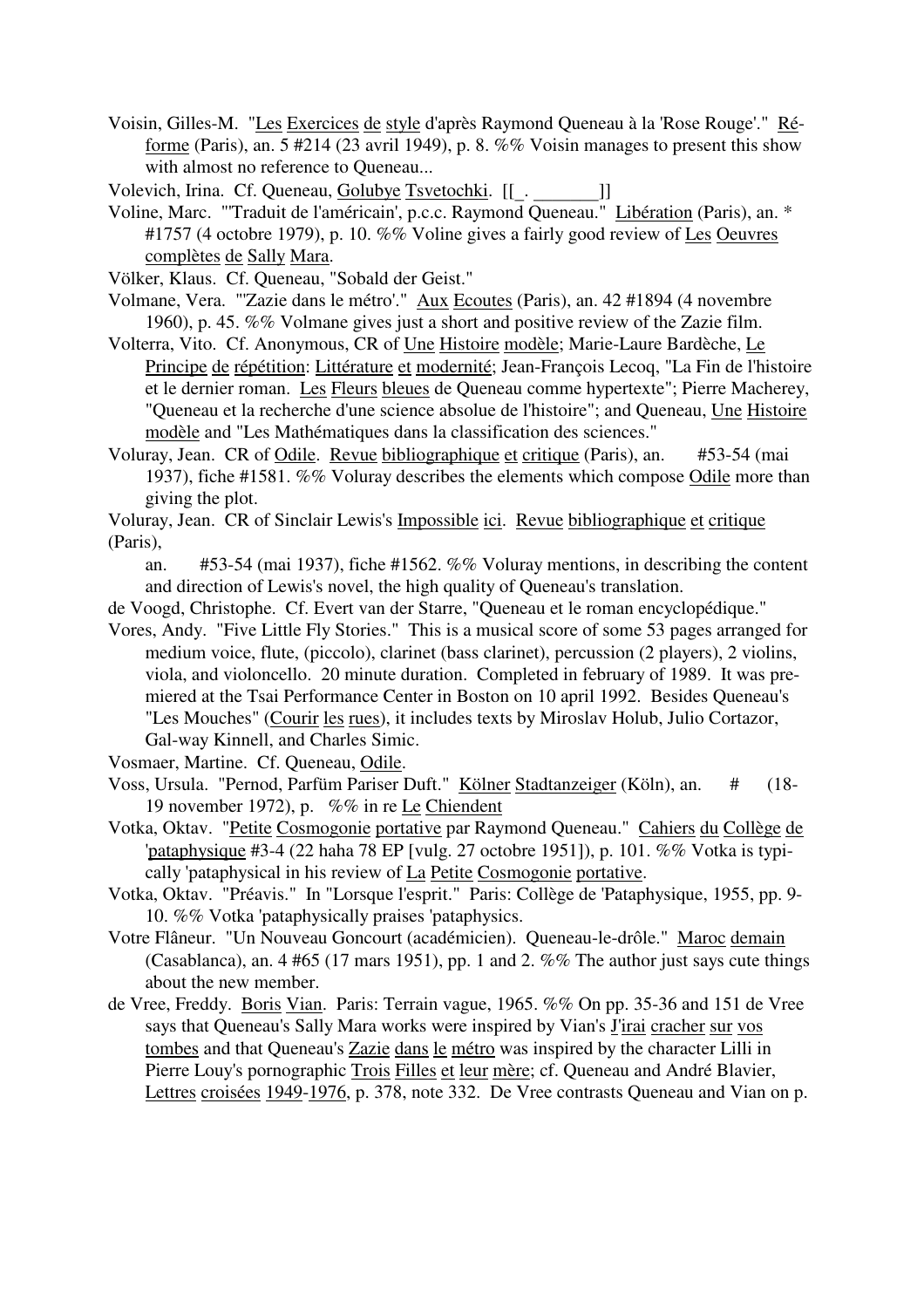172 and cites a Queneau comment (source unknown) on Vian's Automne à Pékin on p.

51. Beyond that de Vree only mentions Queneau on pp. 15, 18, and 147.

Vroom, Jean-Paul. Cf. Queneau, Monuments.

- Vuilleumier, Jean. "Les Editeurs parisiens réduisent leur production." La Tribune de Genève (Genève), an. \* #277 (26 novembre 1965), "Tribune spécial," p. v. %% Vuilleumier says that in general there are few truly great novels appearing, but he chooses to name ten which stand out, among which is Queneau's Fleurs bleues.
- Vuilleumier, Jean. "Les Fleurs bleues de Raymond Queneau." La Tribune de Genève (Genève), an. \* #135 (12-13 juin 1965), "Tribune Magazine," p. v. %% This is a most usual presentation.
- W. "Queneaus deutsche Stimme." Saarbrücker Zeitung (Saarbrücken), an. 207 #137 (19 juni 1967), p. 7. %% This appears to concern some radio programs on Eugen Helmlé's translations of Queneau.
- de W., A.-V. "Ecrivains d'aujourd'hui." Femmes d'aujourd'hui (Bruxelles), an. \* #487 (29 août

1954), p. 50. %% This author merely describes Queneau in a general, jovial manner, touching on all sorts of inconsequentialities.

- W., H. "Mons: Cendrillon à la façon Queneau." Libre Belgique (Bruxelles), an. 103 #70 (11 mars 1986), p. 4. %% This concerns a "Cendrillon" done in the manner of Les Exercices de style by music students.
- W., J.-D. "Queneau au centre." Libération (Paris), vol. \* #2793 (17 mai 1990), p. 34. %% This announces, in some detail, the founding of the CIDRE in Limoges in 1988.
- Waauff-Lethen, Jutta. "Quelques Aspects du langage et du style dans Zazie dans le métro de Raymond Queneau." Mémoire de maîtrise. Aachen: Gymnasium, september 1978. %% Waauff-Lethen's analysis is primarily linguistic.
- Wachthausen, Jean-Luc. "La Comédie du dérisoire." Le Figaro (Paris), an. \* #\* (7 février 1979), p. 27. %% Wachthausen comments on Pierrot mon ami on the day that it was presented on television.
- Wacquez, Mauricio. Cf. Queneau, Diario íntimo di Sally Mara.
- de Wael, Elisabeth. "Les Fleurs bleues de Raymond Queneau: Analyse thématico-structurale."

PhD at Universitaire Instelling Antwerpen, 1977.

- Wagner, Frank. "A point nommé. (Note sur l'onomastique dans Le Vol d'Icare)." Amis de Valentin Brû #23 (juillet 2001), pp. 31-42.  $\%$ % Wagner not only considers the meaning and referentiality of the proper names which Queneau chose for this novel, he studies what they have to say about the literary nature of each character and the significance of the novel as a whole.
- Wagner, Frank. "Le Vol d'Icare, ou la métalepse dans tous ses états." Amis de Valentin Brû #36-37 (décembre 2004), pp. 39-54. %% Wagner discusses the various manners in which characters step from one level of reality to another in this novel.
- Wagner, Jean. "Un Couple." Cinéma 61 (Paris), vol. \* #53 (février 1961), pp. 108-109. %% Wagner is rather negative, especially in regard to Queneau's contribution to the film.

Wagneur, Jean-Didier. "Blavier bien tempéré." Libération (Paris), an. \* #3164 (25 juillet 1991), p. 24. %% Wagneur gives a relatively solid appreciation of Blavier's life and work.

Wagneur, Jean-Didier. "Blavier, ses fous." Libération (Paris), an. \* #6305 (23 août 2001),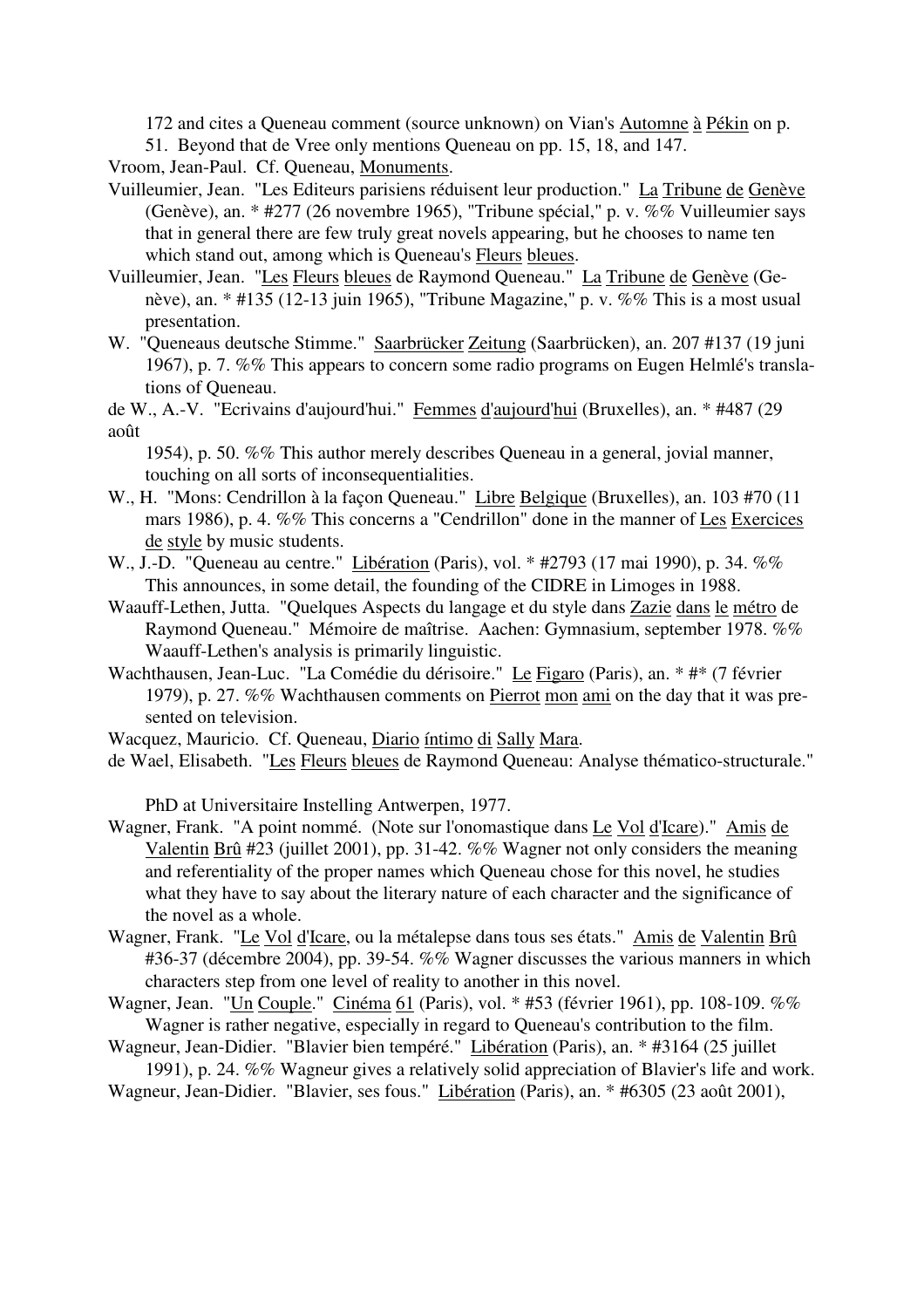"Livres," p. L8. %% Wagneur goes into some detail concerning the precise nature of Blavier's interest n the "fous littéraires" and how this appears in his book, Les Fous littéraires.

Wagneur, Jean-Didier. "La Dernière Bière de Blavier." Libération (Paris), an. \* #6251 (21 juin

2001), "Livres," p. viii. %% Wagneur's obituary summarizes Blavier's literary life.

- Wagneur, Jean-Didier. "Jeu de loi." Libération (Paris), an. \* #3736 (27 mai 1993), p. 25. %% Wagneur reviews Queneau's Traité des vertus démocratiques.
- Wagneur, Jean-Didier. "Le Patafoulipien." Libération (Paris), an. \* #2367 (29 décembre 1988), pp. 15-16. %% Wagneur concentrates on André Blavier in a slightly silly article.
- Wagneur, Jean-Didier. "Perdu de revue." Libération (Paris), an. \* #6814 (10 avril 2003), "Livres," p. xii. %% This is a rather good obituary of Noël Arnaud.
- Wagneur, Jean-Didier. "Roubaud, le grand incident." Libération (Paris), an. \* #5809 (20 janvier 2000), "Livres," p. vi. %% Wagneur reviews Roubaud's Poésie, situating it with the Grand Incendie de Londres project.
- Wagneur, Jean-Didier. "L'Usine à Jouet." Libération (Paris), an. \* #6233 (31 mai 2001), "Livres," p. vi. %% Jacques Jouet was publishing four new works at once, and Wagneur mentions Queneau several times in his presentation of them. He especially traces the ouli-pian connection.
- Wahl, François. Cf. Yvon Belaval, "L'Histoire de la philosophie et son enseignement"; Italo Calvino, La Machine littérature.
- Wahl, Jean. "Trois Jeunes Revues." Nouvelle Revue française (Paris), vol. 51 #299 (août 1938), pp. 333-335. %% Wahl comments on Queneau's work in Volontés. Cf. Queneau, "James Joyce, auteur classique" and "Richesse et limite."
- Wahl, Jean. Cf. Astrid Bouygues and Daniel Delbreil, "Claude Simonnet face à l'homme Raymond Queneau," pp. 20-21 and 28.
- Wakabayashi, Judy. Cf. Tomoko Aoyama and Judy Wakabayashi, "Where Parody Meets Translation."
- Waldberg, Patrick. "Le Cercle communiste démocratique au Café du Bel-Air." Le Monde (Paris),an. 40 #12077 (25 novembre 1983), p. 29. %% This is on Queneau, La Critique sociale, and le Cercle communiste démocratique around 1930. Cf. Henri Béhar, André Béhar; Michel Beaujour, "Eros and Nonsense: Georges Bataille"; Henri Béhar, André Breton; Francis Marmande, Georges Bataille poétique; Jean-Louis Panné, Boris Souvarine; Jean Piel, "Georges Bataille et Raymond Queneau pendant les années 30-40"; Boris Souvarine, "Prologue."
- Waldrop, Bernard. "Raymond Queneau. Cent Mille Milliards de poèmes." Burning Deck (Ann Arbor, Michigan), vol.  $*$  #3 (fall 1963), p. 153. %% The author is light but laudatory in regard to this original French edition.
- Waldrop, Keith. Cf. Queneau, "For un Ars Poetica (9)" and "Extra Help (2)."
- Waldrop, Rosemarie. CR of James Sallis's translation of Saint-Glinglin. Translation Review (Richardson, Texas), vol. \* #47 (\* 1995), pp. 59-60. %% Waldrop has serious reservations about the quality of this translation.
- Walker, David. "Formal Experiment and Innovation." In The Cambridge Companion to the French Novel: From 1800 to the Present. Ed. Timothy Unwin. Cambridge: Cambridge University Press, 1997, pp. 126-144. %% Walker recalls (pp. 140-141) how Queneau saw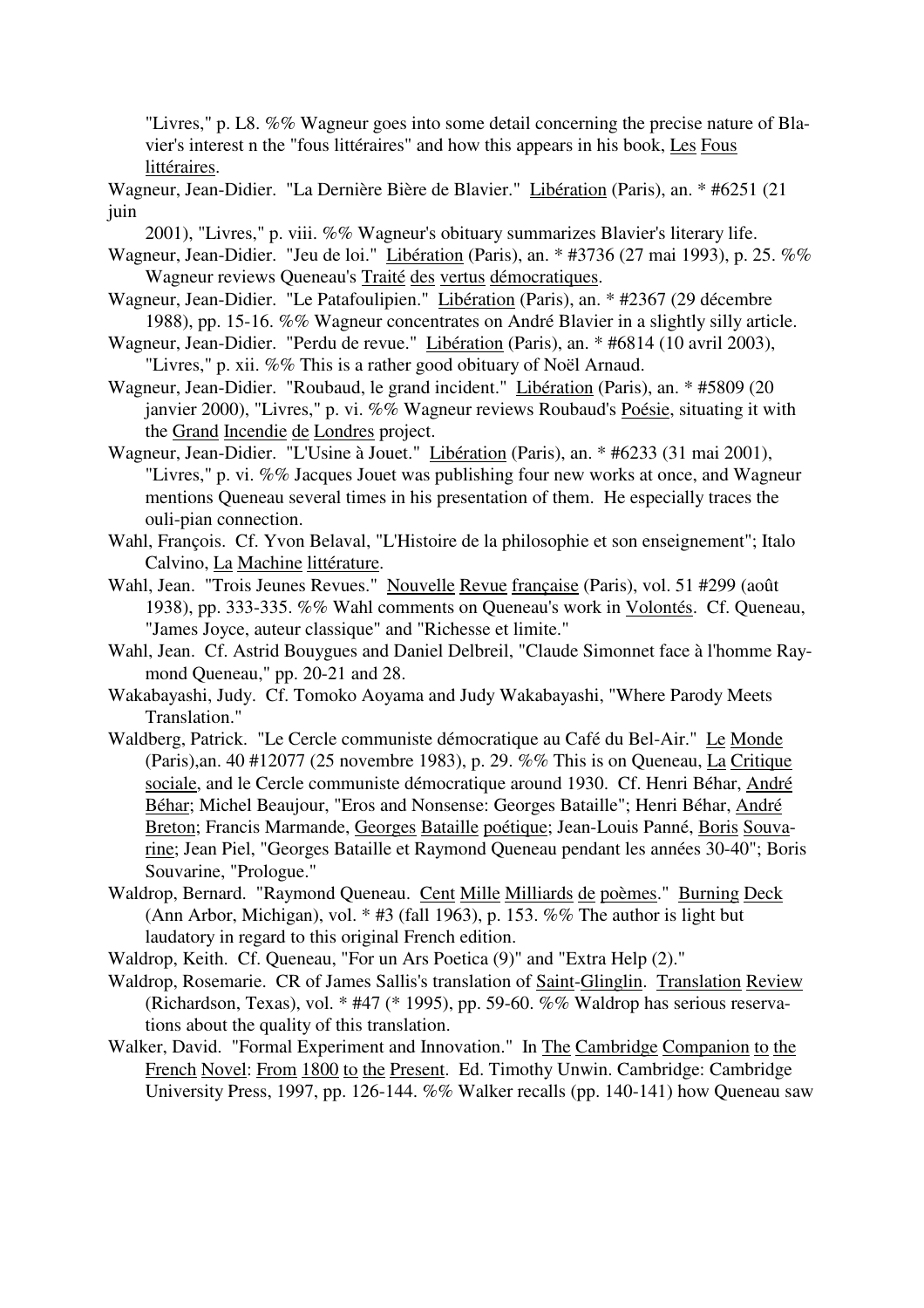no difference between poetry and the novel. Queneau also appears on pp. 7-8, 157, and 190 of this anthology.

- Walker, David H. "Literature, History and Factidiversality." Journal of European Studies (England), vol. 25 #1 (=#97) (march 1995), pp. 35-50. %% Walker only refers twice (pp. 36 and 43) to Turandot's use of the word "factidiversalité" (Zazie dans le métro, chapter 3).
- Walker, David. Cf. Christopher Shorley, A Time of Transition in the French Novel: "Les Années tournantes 1928-1934."
- Wallace, Edgar. Le Mystère du train d'or. Trans. Jean Raymond. Paris: Hachette, 1934. %% Queneau did this translation of Wallace's Kate Plus Ten, written in 1919, but there is nothing of interest, no introduction or explanation. "Jean Raymond" was a pseudonym for both Raymond and Janine Queneau, who translated this work together; cf. Lettres croisées 1949-1976, p. 386 (note 418). Cf. Frank Dobo, "La Petite Histoire ... du Chiendent" for some of the history behind this. Cf. also Hélène Duny, "Aïe laïe-ke inngliche bouxe"; Mi-chel Lécureur, Raymond Queneau, p. 198; Queneau and André Blavier, Lettres croisées 1949-1976, pp. 332 and 386 (note 418); Emmanuël Souchier, Raymond Queneau, p. 10; Amis de Valentin Brû #16-17 (septembre 1981), p. 23.
- Wallace, Edgar. Le Mystère du train d'or. Trans. Jean Raymond. Collection "Le Miroir obscur," #154. Paris: NéO, 1989. %% The text is the same as in the original version.
- Wallace, Edgar. Le Mystère du train d'or. Trans. Jean Raymond. Collection "Deux Coqs d'or /Mot de passe," #41. Paris: Hachette, 1997.
- Wallia, Shelley. "Spectres of French Letters." The Hindu (Madras, India), vol. 124 #18 (6 may 2001), "Literary Review," p. xi. %% Wallia reviews John Sturrock's The Word from Paris and has some nice things to say about the treatment of Queneau.
- Walschap, Gerard. "Wat Literatur is." Nieuw Vlaams Tijdschrift (Antwerpen), an. 22 #\* (mei-

juni 1969), pp. 500-503. %%

- Walser, Martin. Cf. Günter Blöcker, "Das Leben des Handlungsreisenden."
- Walter, Jean-Claude. "Ecrits de jeunesse." Dernières Nouvelles d'Alsace (Strasbourg), an. 33 #104 (6 mai 1973), p.  $\cdot$ , %% Walter believes that the better part of Queneau's essays from Volontés remain refreshingly alive.
- Walter, Jean-Claude. "Pour un roman vivant." L'Ecrivain d'Alsace et de Lorraine (Strasbourg), vol. \* #6 (15 juin 1965), pp. 1-2. %% Walter cites Queneau twice without developing either citation very much directly. He considers the coming of the "nouveau roman" and the art of writing novels.
- Walther, Elisabeth. "Dichterische Experimente." In Rationalismus und Sensibilität. Ed. Max Bense. Krefeld: Agis-Verlag Krefeld und Baden-Baden, 1956, pp. 49-54. %% This seems to be a rather general introduction to Queneau, concentrating on his poetry.
- Walther, Elisabeth. "Raymond Queneaus Stilübungen." Die Literatur (), an. #1 ( 1952), p. 4.
- Walther, Elisabeth. "Raymond Queneaus Zazie." Augenblick (Stuttgart), an. 4 #4 (november -

dezembre 1960), pp. 58-62. %% Walther considers Eugen Helmlé's translation of Zazie in der Metro. On Queneau's relationship to this magazine, cf. Gerhard Dörr, "Viens voir l'autobus S devant la gare de Francfort ou Queneau sur la scène allemande."

Walther, Elisabeth. Cf. Queneau, "Die Büchsen" and "Der Matrizenanalyse des Satzes in der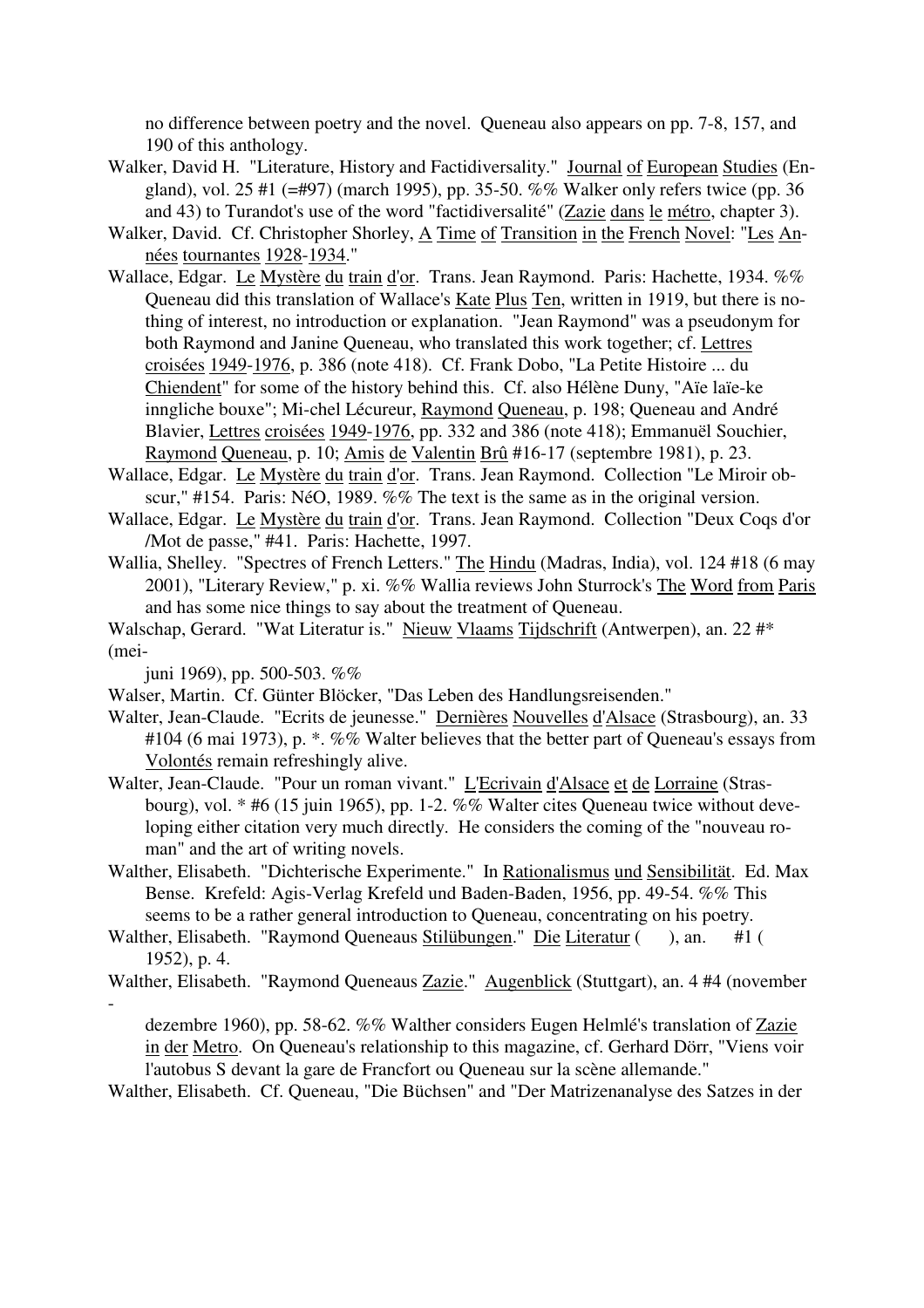französischen Sprache."

Walton, Roger. Cf. Caroline Pauchant, Exercices de style: "Apocopes."

Walzer, P.-O. "D'un esprit amer à une escapade saugrenue." Le Journal de Genève (Genève), vol. \* #84 (11-12 avril 1959), p. 3. %% Walzer gives a standard but supposedly witty review of Zazie dans le métro.

- Wandruszka, Mario. Cf. Jörn Albrecht, "Zazie dans le métro italienisch und deutsch: Zum Problem der Ubersetzung von Texten grosser sozio-stilistischer Variabilität"; Klaus Lichem, "Innersprachliche Mehrsprachigkeit und deren Ubersetzungproblem in Zazie dans le métro von Queneau"; Dorothea Wiedling, "Queneau, Les Fleurs bleues und die italienische und deutsche Ubersetzung."
- Wanner, Brigitte. "Die anonyme mediokre Existenz." Neue Zürcher Zeitung (Zürich), an. 195 #505 (30 november 1974), p. 66. %% CR of Pierrot mon ami rather than of a particular translation
- Wanner, Brigitte. "Symptome der Leserkriese." Neue Zürcher Zeitung (Zürich), an. 177 #70 (11 märz 1956), section 7, no p. %% This is a review of Pour une bibliothèque idéale.
- Wardle, Mary Louise. Cf. Umberto Eco, "On Translating Queneau's Exercices de style into Italian."
- Wardrip-Fruin, Noah. "Writing Networks. New Media, Potential Literature." Leonardo (Cambridge, Massachusetts), vol. 29 #5 (\* 1996), pp. 355-373 (only the odd-numbered pages). %% The author is interested in creating interactive text on the web, and he looks especially at the example of Georges Perec's La Vie mode d'emploi. He also refers to the Oulipo, to Queneau's "Un Conte à votre façon" and Cent Mille Milliards de poèmes, and to Calvino's "Prose and Anticombinatorics."

de Waresquiel, Emmanuel, and Benoît Laudier. La Poésie française à travers ses succès. Paris:

Larousse, 1997. %% The editors include Si tu t'imagines: "Art poétique" and "Si tu t'imagines" on pp. 181-184.

Warning, Raimer. Cf. Siegfried J. Schmidt, "Komik im Beschreibungsmodell kommunikativer

Handlungsspiele."

- Warnod, André. "Les Exercices de style de Raymond Queneau à La Rose Rouge." Le Figaro (Paris), an. 123 #1432 (18 avril 1949), p. 4. %% Warnod gives a very positive but average review.
- Warnod, André. "Jean Couty le constructeur." Le Figaro (Paris), an. 125 #1982 (22 janvier 1951), p. 6. %% The author announces the Galerie Maeght showing of Morris Hirshfield's works and refers to Queneau's "J'appelle un chat un chat."
- Warren, Jane. "Raymond Queneau: Pour un art poétique." Honors paper. Brunswick, Maine: Bowdoin College, 1984.
- Warshow, Paul. "Le Passé dans deux romans de Raymond Queneau." 1966. %% This is an otherwise unidentified essay of some 22 pages which looks at the "passé" in Pierrot mon ami and Loin de Rueil.
- Warshow, Paul. "An Undiscovered Master." Commentary (New York), vol. 45 #3 (march 1968), pp. 61-68. %% This is a general and really quite good review of all of Queneau's work to date.

Wasilewska, Anna. Cf. Queneau, Dzie\_a Wszystkie Sally Mary and Pierrot mon ami.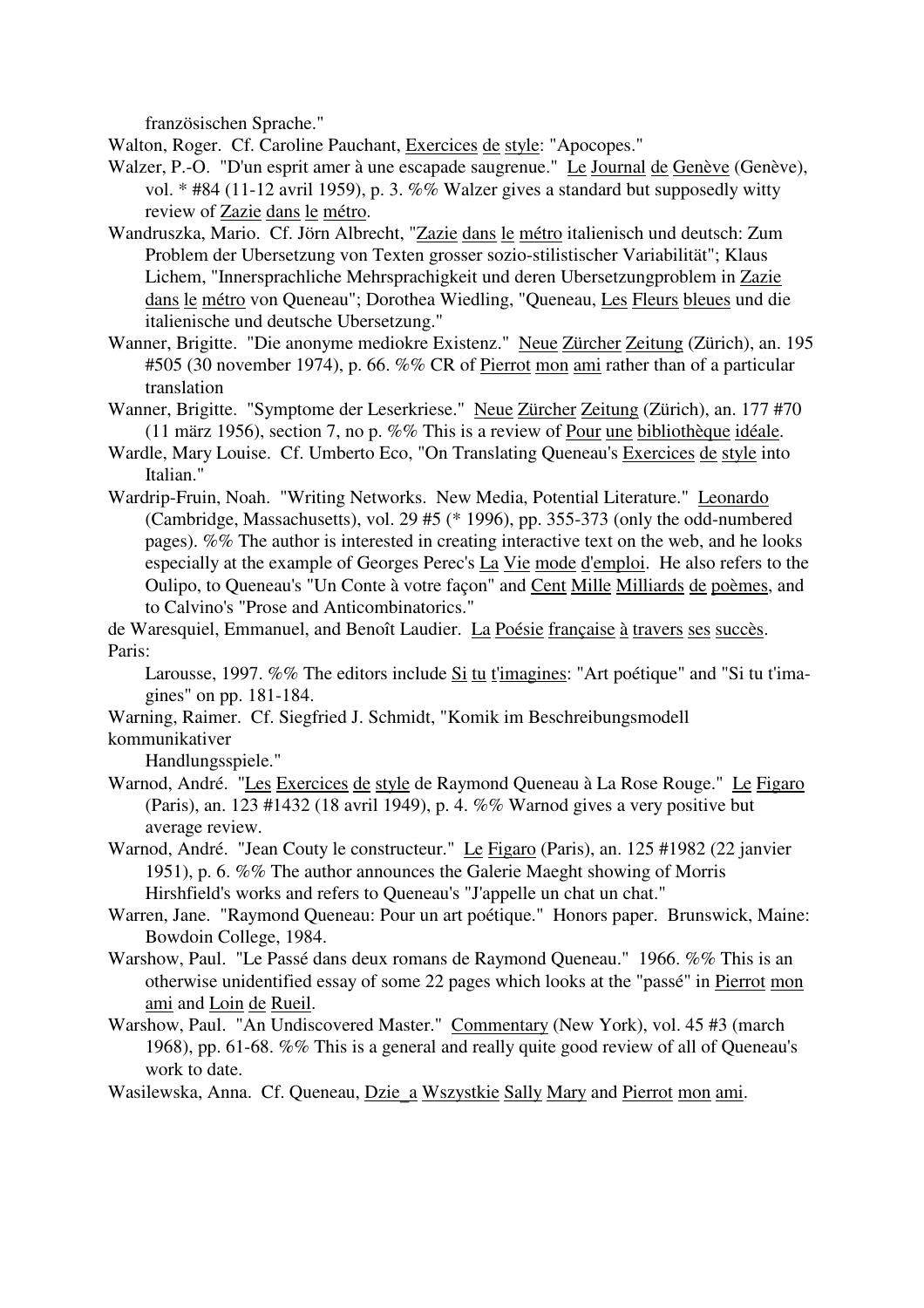Watanabe, Kazutami. Cf. Queneau, Sei Glanglan-sai.

- Waters, Alyson. "Minuit Strikes Again: Eric Chevillard." Sites: The Journal of Twentieth/ Century Contemporary French Studies (Connecticut), vol. 3 #1 (spring 1999), pp. 95-98. %% This is an electronic journal [www.sites.uconn.edu/Archive/], and you apparently need to subscribe in order to read it.
- Waugh, Linda R. Cf. Elbern H. Alkire, III, "Equivalence in Difference: Queneau's Les Exercicesde style in French, English, and Italian."
- Wauthier, Claude. "Richesse et diversité de la littérature." Le Monde diplomatique (Paris), an.
	- 25 #295 (octobre 1978), pp. 28-29. %% Wauthier considers Nigerian literature and devotes two paragraphs to Amos Tutuola; Queneau and his translation are set into a context.
- Wayens, Albert. CR of Les Oeuvres célèbres. Marginales (Bruxelles), an. 36 #114 (juillet 1967), pp. 107-109. %% Wayens is quite enthusiastic and goes into some detail on the contents of the first volume. Cf. Henri-F. Berchet, "Les Ecrivains célèbres."
- Weber, Jean. Cf. Noël Arnaud, "Le Bateau ivre de Jean Weber."

Weber, Pierre. Question et réponse à l'Assemblée nationale. Journal officiel: Débats parlemen-

- taires (Assemblée nationale), an. 1974-1975, séance du 16 octobre 1974, p. 5076, et séance du 11 décembre, pp. 7725-7726. %% Apparently a teacher used Exercices de style: "Injurieux" as a dictée... The Ministre de l'Education was M. René Haby. Cf. Anonymous, "La Dictée de Queneau: Le Ministre donne raison au sénateur," "La Dictée de Raymond Queneau: «Réserves» de René Haby," "Une Dictée scandaleuse...," "La «Dictée scandaleuse.» C'est le 'prof' qui mérite une leçon!", "Etienne Dailly: 'Il ne faut pas donner le goût de la vulgarité aux enfants'," and "Jolie, la dictée!"; Philippe Boggio, "La Dictée de Rosay-en-Brie"; Danielle Mennesson, "La Scandaleuse Dictée qui a fait sursauter le vice-président du Sénat"; Monsieur Nicolas, "Cachez ce mot..."; Noëlle Namia, "Les Elèves avaient choisi la dictée scandaleuse."
- Webster, Paul, and Nicholas Powell. Saint-Germain-des-Prés. London: Constable, 1984. %% These authors speak of Ionesco, Vian, and Gréco in relation to Queneau in ways which sound more improvised than accurate.
- Webster, Robert M. CR of René Prédal's Louis Malle. French Review (Champaign, Illinois), vol. 64 #1 (october 1990), pp. 196-197. %% Webster points out that Prédal shows how Malle was at his best in working with Zazie dans le métro, especially the restaurant scene.
- Wehr, Barbara. Cf. Ulrich Schmidt, "La Traduction allemande du 'néo-français' dans Zazie dans le métro."
- Weidlé, Wladimir. "William Saroyan et le primitivisme américain." Le Mois (Paris), an. 10 #112(5 mai 1940), pp. 163-169. %% Weidlé looks at Saroyan through Queneau's two translations, "Zeppelin du dimanche" and "L'Homme dont le coeur était resté dans les montagnes."
- Weidmann, Brigitte. "Kleines Kunstwerk: Queneaus Winter in Le Havre." Der Tagesspiegel (Berlin), an. 31 #9184 (30 november 1975), p. 49. %% CR of Eugen Helmlé's translation of Ein Winter in Le Havre
- Weightman, John. "The Infinite Fluidity of Language." New York Times (New York), vol. 130 #44951 (17 may 1981), "Book Review," p. 11. %% Weightman gives a fairly predictable review of Barbara Wright's translation of Exercises in Style, although he thinks that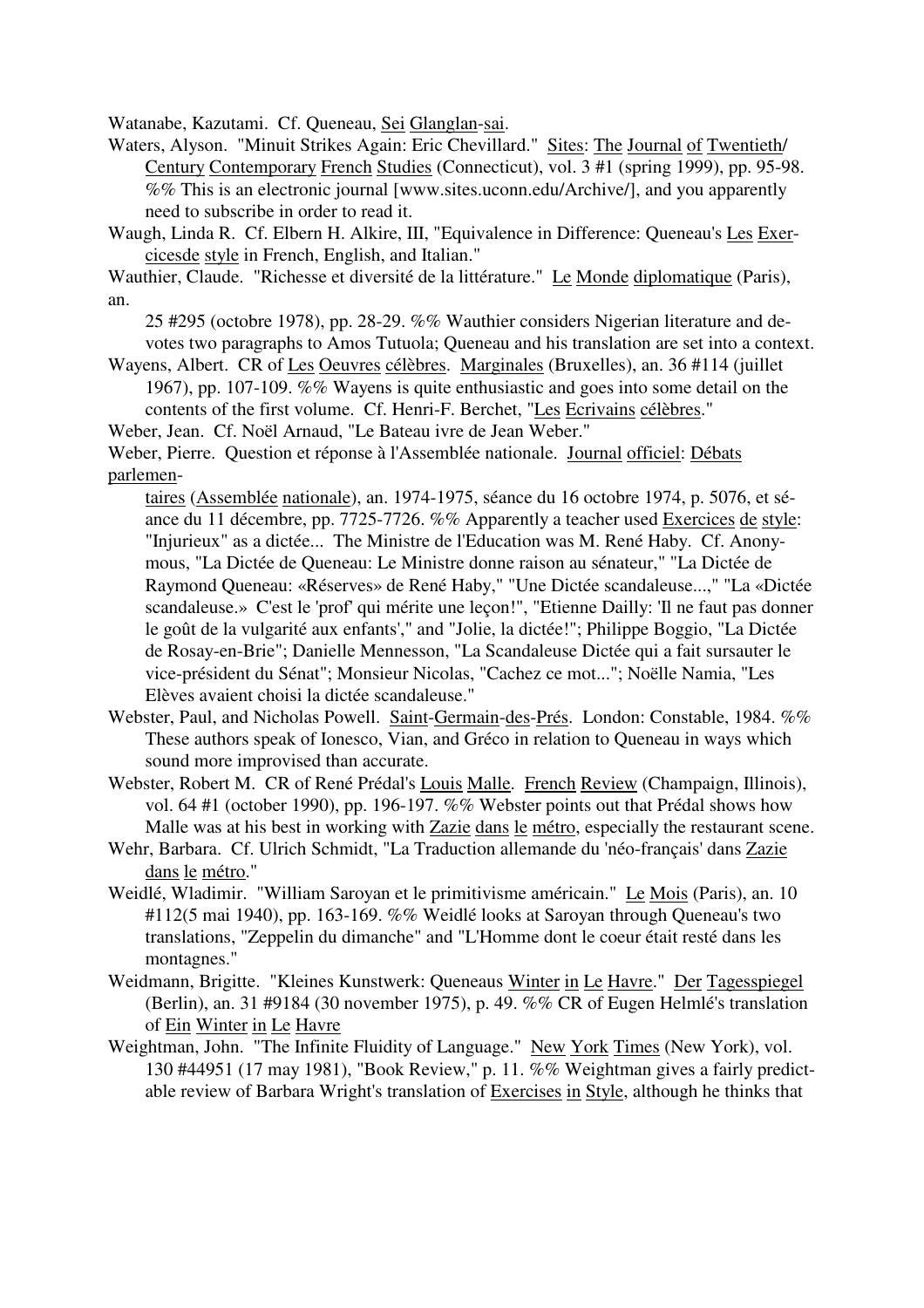it still needs to be translated into American. Cf. Le Promeneur de la Seine, "Rive gauche, rive droite."

- Weightman, John G. "A Quainter Lolita." The Observer (London), vol. \* #8815 (12 june 1960), p. 28. %% Weightman's review of Barbara Wright's translation of Zazie is about what one might expect.
- Weightman, John. "Rousseau of the Back Streets." The Observer (London), vol. \* #9853 (29 june 1980), p. 29. %% Weightman's review of Richard Cobb's Promenades barely touches Queneau.
- Weil, Simone. Cf. Jean-Louis Panné, Boris Souvarine.

Weill, Alain. Cf. François Caradec and Alain Weill, Le Café-concert.

Weinberg, Liliana Irene. "La Poésia tradicional épico-narrativa en Argentina." Folklore ameri-

cano (Mexico City), vol. \* #40 (julio-diciembre 1985), pp. 5-62. %% Weinberg just makes a reference to the Preface to Histoire des littératures on p. 9.

- Weingrad, Michael. "The College of Sociology and the Institute of Social Research." New German Critique (Ithaca, New York), vol. \* #84 (fall 2001), pp. 129-161. %% Weingrad discusses a similarity of interests between Georges Bataille and Walter Benjamin. He merely makes a reference (p. 140) to Queneau and Bataille's "La Critique des fondements de la dialectique hégélienne."
- Weinrich, Harald. "Linguistiche Bemerkungen zur modernen Lyrik." In his Literatur für Le ser. Essays und Aufsätze zur Litureraturwissenschaft. (Sprache und Literatur, 68). Stuttgart: W. Kohlhammer, 1971, pp. 109-136. %% This has only a mention of Queneau's name on p. 136.
- Weinstein, Arnold. "The New Novel: Analyzed." Novel (Providence, Rhode Island), vol. 5 #3

(spring 1972), pp. 272-274. %% Weinstein likes Vivian Mercier's The New Novel from Queneau to Pinget and highlights what Mercier has to say about Queneau.

- Weisgerber, Jean. "Propos sur la citation, ses formes et ses fonctions dans la littérature contemporaine." In his Avant-garde / modernisme. Ed. Michel Bartosik, Michel Dupuis, Paul Hadermann, and Dina Hellemans. Bruxelles: VUB-Press, 1990, pp. 225-237. %% Weisgerber makes reference (pp. 229-230) to Queneau's use of Shakespeare in Un Rude Hiver.
- Weisgerber, Jean. "The Use of Quotations in Recent Literature." Comparative Literature Studies (Urbana, Illinois), vol. 22 #1 (winter 1970), pp. 36-45. %% Weisgerber mentions Le Chiendent on p. 38.
- Weisgerber, Jean. Cf. Michel Dupuis, "Le Roman," and Fernand Verhesen, "La Poésie."
- Weiss, Beno. Understanding Italo Calvino. Columbia, South Carolina: University of South Carolina Press, 1993. %% Weiss mentions Calvino's move to Paris and translation of Les Fleurs bleues (p. 6) and discusses Queneau's life and production, his influence (and that of the Oulipo) on Calvino (pp. 88-94), and just mentions Queneau on pp. 99, 118-119, 123, and 139. There are some inaccuracies here. Cf. Martin L. McLaughlin, CR of Beno Weiss's Understanding Italo Calvino.
- Weiss, Jason. "Voix de poètes III (1950-1980): 23 Poets Read Their Text." American Book Review (New York), vol. 22 #1 (november-december 2000), p. 30. %% Weiss just barely mentions Queneau.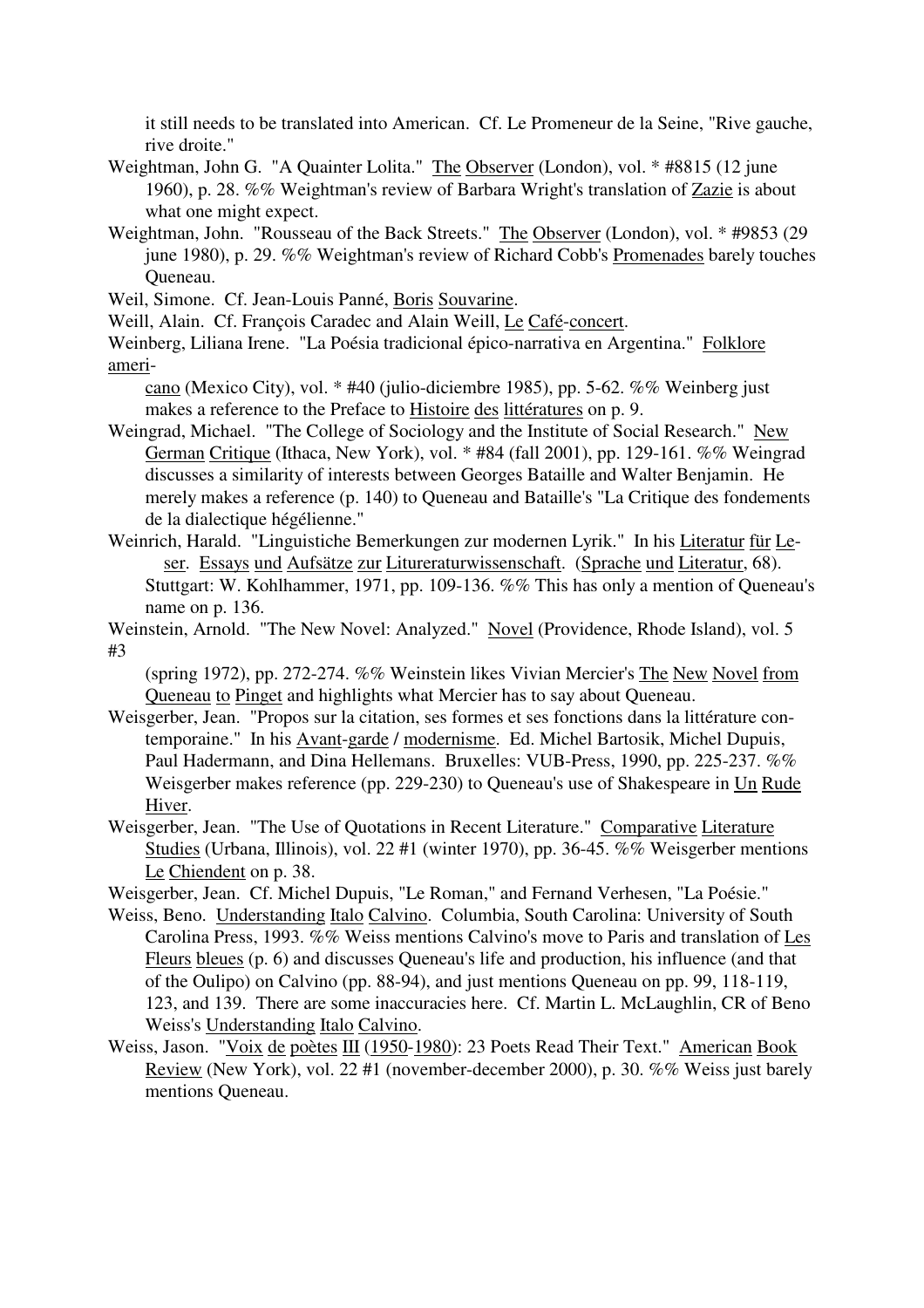- Welish, Marjorie. "Science into Poetry." **Boston Review (Cambridge, Massachusetts)**, vol. 31 #4 (july-august 2006), pp. 35-36. %% Welish tries to describe Queneau's approach to literature and creativity in a lively manner, but she is only vague, general, and somewhat inaccurate.
- von Wellek, René. Cf. Klaus Ley, "Raymond Queneau."
- Weller, Franz-Rudolf. "Les Exercices de style: 'Stilübungen' für den Franzsösischunterricht? Anmerkungen zu Raymond Queneau als Sprachdidaktiker." Die Neueren Sprache (Frank-furt), vol. 91 #3 (juni 1992), pp. 283-321.
- Weller, Franz Rudolf. "Selbstzensur und Spurentilgung in Raymond Queneaus Les Exercices de style." In Heitere Mimesis. Festschrift für Willi Hirdt zum 65. Geburtstag. Ed. Birgit Tappert and Willi Jung. Tübingen: A. Francke Verlag, 2003, pp. 533-551. %% Weller appears to consider the different editions of Les Exercices de style, especially the changes in "réactionnaire." He refers to a passage in Les Enfants du Limon which has certain similarities to this "exercice," and he comments on Queneau's Preface to Rendez-vous de juillet. All of this would seem to center on Queneau's stance towards politics at this period.
- Welles, Orson. Cf. Anonymous, "La Battaglia di Cannes," "En Répétant ces cancans de Paris, vous amuserez vos amis," and "L'Influence des complexes"; Queneau, Cher Monsieur-Jean-Marie-mon fils: Lettres 1938-1971.
- Wells, H. G. (Herbert George). Cf. Evert van der Starre, Curiosités de Raymond Queneau. De «L'Encyclopédie des Sciences inexactes» aux jeux de la création romanesque, pp. 47-50.
- Wenckus, Mary Jo. CR of Barbara Wright's translation of Zazie. Review of Contemporary Fiction (Elmwood Park, Illinois), vol. 5 #1 (spring 1985), pp. 147-148. %% Wenckus is brief in her review, but she has interesting insight.
- Went-Daoust, Yvette. Cf. Evert van der Starre, Curiosités de Raymond Queneau. De «L'Encyclopédie des Sciences inexactes» aux jeux de la création romanesque.
- West, Paul. "Sheer Fiction: Mind and the Fabulist's Mirage." New Literary History (Baltimore), vol. 7 #3 (spring 1973), pp. 549-561. %% West refers twice to the conscious fictionality of Queneau's novels (pp. 553 and 559).
- Wetterström, Thomas. Cf. Tord Ganelius, "Vad visste Edgar Allan Poe om spelteori?"
- Weyergans, François. "Jean-Luc Godard." Figaro Magazine (Paris), vol. \* #937 (10 octobre 1998), pp. 146-149. %% The name "Odile" and Queneau's novel of this name seem to have played a certain role in Jean-Luc Godard's life...
- Weyrauch, Wofgang. "Zauberschloß der Sprache." Die Zeit (Hamburg), an. 16 #27 (30 juli 1961), p. 13. %% CR of Ludwig Harig and Eugen Helmlé's German translation of Stilübungen Autobus S
- Whalen, Tom. "Felipe Alfau's 'Kaleidoscope of Fancies'." Washington Post (Washington, DC),

an. 113 #138 (22 april 1990), "Book World," p. 10. %% Whalen states that Alfau's work "aligns itself with the novels of Queneau."

Whalen, Tom. "Odile Comes to New Life." Times-Picayune (New Orleans), an. 153 #33 (26 february 1989), "Travel (7)," pp. 7-8. %% Whalen give a very positive review of the Dalkey English translation.

Whitley, John. "Methodical." The Sunday Times (London), vol. \* #7574 (28 july 1968), p. 47.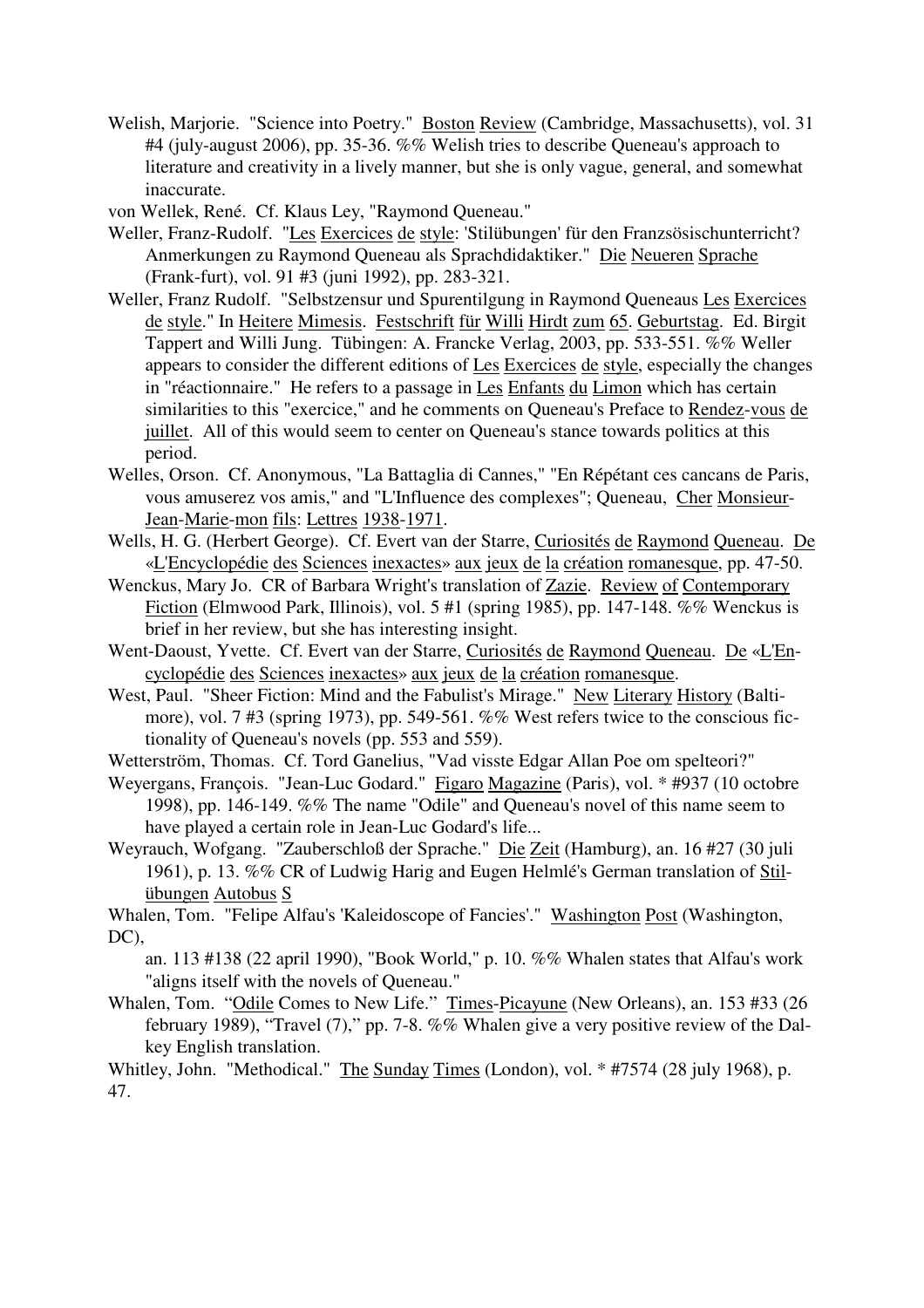%% Whitley's review of Barbara Wright's translation of The Bark Tree is so brief and offbeat as to be of questionable accuracy.

- Whiskeyman, Dolores. "'Le Neon''s 'Exercises': In Fine Shape." Washington Post (Washington, DC), an. 125 #306 (7 october 2002), "Book World," p. C04. %% Whiskeyman reviews an evening of theater which included 16 versions of the story which Queneau used in Les Exercices de style and as done by 6 different directors. The last three were far more abstract than usual and far more removed from the "original" text(s).
- Whiteside, Anna, and St. Leger Lucas. "La Poésie comme procès poétique." Kodikas/Code: Ars semeiotica (Tübingen), vol. 12 #1-2 (january-june 1989), pp. 141-152. %% The authors cite L'Instant fatal: "Bon dieu de bon dieu" (pp. 141-142) in their discussion of poetizing.

 It is possible that this article has only one author, with the first name of "Anna," the maiden name of "Whiteside," and the family name of her husband being "St. Leger Lucas," but I have been unable to substatiate this. Cf. Anna St Leger Lucas, CR of Anne-Marie Jaton's Lecture(s) des 'Fleurs bleues' de Raymond Queneau.

- Whitwell, Stuart. CR of Saint-Glinglin. Booklist (Middletown, Connecticut), vol. 89 #19-20 (june 1993), p. 1788. %% Whitwell's review of the James Sallis translation is fairly ordinary.
- Widmer, Walter. "Gehören Elefanten in den Porzellanladen?" National Zeitung (Basel), an. 119 #346 (29 juli 1961), p. \*. %% Widmer reviews the 1961 translation of Les Exercices de style into German done by Eugen Helmlé and Ludwig Harig, Stilübungen Autobus S.
- Widmer, Walter. "Ein geistreicher Autor wurde verhunzt." Die Zeit (Hamburg), an. 18 #31 (7 august 1964), pp. 11-12. %% This seems to be a rather general article.
- Widmer, Walter. "Muß es ausgerechnet Queneau sein? Möglichkeiten und Grenzen des Uber-

setzens." Sprache im Technischen Zeitalter (Berlin, Stuttgart, Köln, Mainz), vol. \* #12 (oktober-dezember 1964), pp. 1003-1012. %% Widmer froths at the mouth as he vilifies the Harig and Helmlé translations of Les Exercices de style, Zazie dans le métro, Die Haut der Träume "Fern von Rueil," and Intimes Tagebuch der Sally Mara.

Widmer, Walter. "Muß es ausgerechnet Queneau sein? Möglichkeiten und Grenzen des Uber-

setzens." Arts et lettres (Luxembourg), vol. 2 #1 (\* 1965), pp. 39-52. %% This text, identical to the original, seems to have been presented at the "Journées de Mondorf," 25- 29 may 1964.

- Wiedling, Dorothea. "Queneau, Les Fleurs bleues und die italienische und deutsche Ubersetzung." Mémoire de maîtrise. Director Mario Wandruszka. Salzburg: Institut fur Romanistik, 1977. %% Cf. Patricia von Münchow, "Queneau ou le vertige du sens: Réflexions critiques sur la traduction du Chiendent en allemand et en anglais"; Henri Plard, "Sur les limites du traduisible: Zazie dans le métro en anglais et en allemand."
- Wiehe, Janet. CR of Barbara Wright's translation of We Always Treat Women Too Well. Library Journal (New York), vol. 106 #16 (15 september 1981), p. 1753. %% Wiehe's review is short and standard.

Wien, Werner. Cf. Gerhard Dörr, "Queneau en Allemagne."

van Wijk, Joy. "Introduction." In Les Cent Mille Milliards de poèmes. The Hague: Private printing, 1986, pp. 3-13.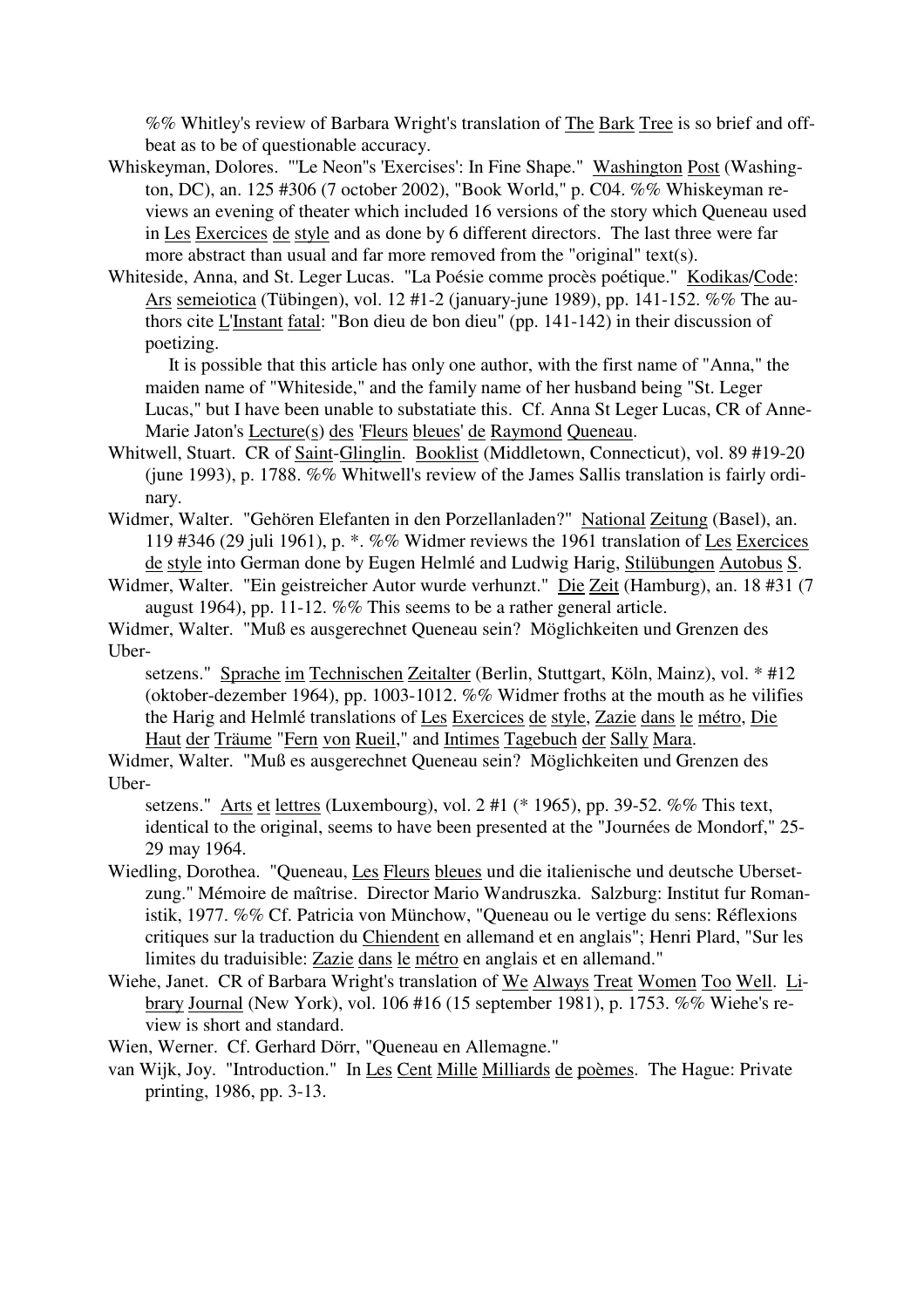- de Wijkerslooth, R. "De nieuwe Queneau: Stuk antiliteratuur." Elseviers Weekblad (Amsterdam),an. 15 #23 (6 juin 1959), p. 29. %% De Wijkerslooth gives what appears to be an average review of Zazie dans le métro in the original French edition.
- de Wijkerslooth, R. "Queneau tekent absurde wereld in Zazie dans le métro." Haagsche Courant (Den Haag), an. # (11 juli 1959), "Wekelijks Bijsvoegsel," p. . %% De Wijkerslooth apparently gives a fairly ordinary but long review of Zazie dans le métro.
- Wild, Roger. "La Galerie contemporaine." Adam (Paris), an. 24 #186 (avril 1948), pp. 94-95. %% This is just a sketch of a youngish Queneau without glasses but including a snappy blurb beneath.

Wilden, Florence. "Fallen Worlds and Artificial Temples: Mathematics' Redemptive Role in the

Work of Raymond Queneau." Symposium (Washington, DC), vol. 50 #3 (fall 1996), pp. 190-204. %% Wilden has gathered ideas from various Queneau manuscripts and from other authors and has infused them with her own insight to create a most interesting article explaining the role and importance of mathematics in Queneau's life and thought. She gives special attention to Guénon and poetry and to Fendre les flots, Odile, Les Derniers Jours, the sextine, the Oulipo, and Morale élémentaire among other topics. There is a typographical error on p. 194: "1014" should be  $10^{14}$ .

Wilden, Florence. "Le Vol d'Icare et ses relations avec Les Métamorphoses d'Ovide: L'Equilibre des corp(u)s solides gênés." In Raymond Queneau: Le Mystère des origines. Ed. Yves Ouallet. Rouen: Publications des Universités de Rouen et du Havre, 2005, pp. 133- 145. %% Wilden lays out the many ways in which the Le Vol d'Icare mirrors Ovid's Metamorphoses, especially noting the idea of instability and change.

Wilden, Florence. She has also written under the name "Florence Rechsteiner." Wilden, Florence. Cf. Daniel Delbreil, "Pour 2003, un premier colloque au Havre, cela s'entend

(28 et 29 mars 2003)."

Wilhelm, Frank. "A propos d'Exercices de style." Amis de Valentin Brû #21-22 (février 2001),

pp. 90-93. %% Wilhelm describes some of the theatrical events connected with the Queneau symposium held in Mersch (Luxembourg) in octobre 2000 and some of the printed materials connected with it. He focusses especially on a work inspired by Les Exercices de style and written by Jhemp Hoscheit.

Wilhelm, Frank. "Queneau fait son cinéma dans Loin de Rueil." Amis de Valentin Brû #28- 31

(juillet 2003), pp. 239-254.  $\%$ % Wilhelm begins by offering a general but worthwhile review of Queneau's interest in film but gives the bulk of his attention to presenting exactly how Queneau works with and through "cinema" in Loin de Rueil.

Wilkin, Karen. Cf. Edward Gorey and Karen Wilkin, Ascending Peculiarity: Edward Gorey on

Edward Gorey.

Williams, David. CR of Barbara Wright's translation of The Flight of Icarus. The Times  $($ I on-

don), vol. \* #58832 (12 july 1973), p. 12. %% Williams' review is just the usual. Williams, Geoffrey. "Quelques Remarques sur l'espace dans Zazie dans le métro." La Chou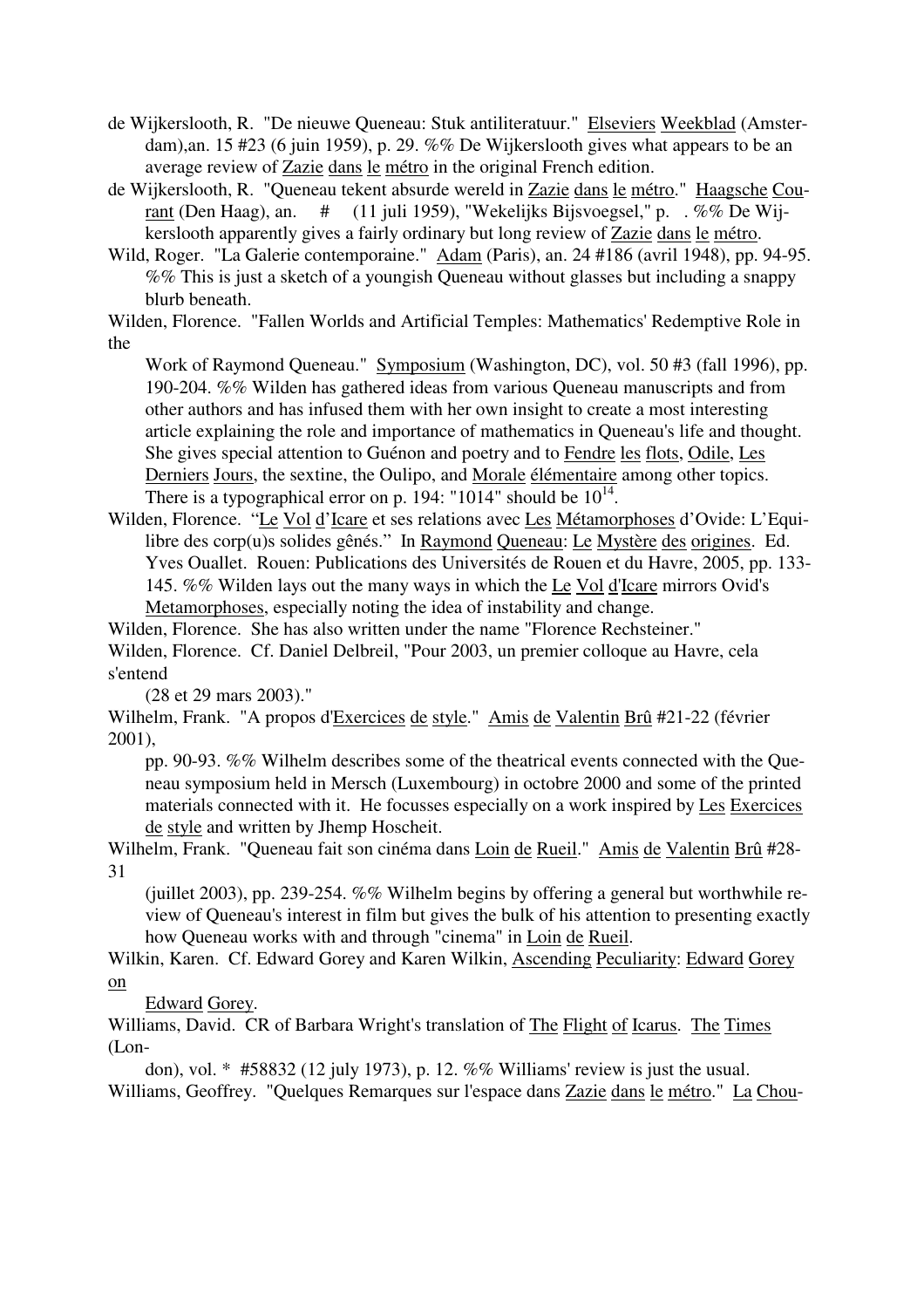ette (London), vol. \* #4 (january 1981), pp. 11-14. %% Williams gives only the most ordinary of glances at this question. La Chouette is a periodical published by the French Department, Birkbeck College, University of London.

Williams, Jean M. CR of Barbara Wright's translation of We Always Treat Women Too Well.

Best Sellers (Scranton, Pennsylvania), vol. 41 #8 (november 1981), pp. 290-291. %% Williams thinks that this is a humorous anti-war novel, tainted by sex scenes...

- Willy, Renée. "Pariscope actualités." Maroc demain (Casablanca), an. 11 #511 (3 octobre 1959), p. 1. %% Willy notes that a new line of clothes for women was named after Zazie. For similar commercial use of the Zazie craze, cf. Anonymous, "A faire rêver Zazie," "Ces 3 Jolies Filles ont présenté le style 'Zazie dans le métro'," "Le Plan secret de l'opération 'Zazie'," "La Robe Zazie en faille écossaise: Désinvolte," "Le Style Zazie?"; Jean Fayard, "Gézétéchézazi"; Marcel Mithois, "Chez Monique Sallebat. Zazie reçoit le tout-Paris."
- Wilmet, Marc. "Le NE dit explétif: Essai de définition." In Actes du XIII<sup>e</sup> Congrès de linguistique et philologie romanes. Ed. Marcel Boudreault and Frankwalt Möhren. Québec: Presses de l'Université Laval, 1976, pp. 1075-1087. %% Wilmet merely gives 2 opposed examples from Pierrot mon ami on p. 1082.
- Wilmet, M. Cf. Joëlle Bricout, "Zazie dans le métro de Raymond Queneau: Etude de linguistique discursive"; René Spiliers, "Le Problème des 'niveaux de langue,' étudié dans l'oeuvre de Raymond Queneau."
- Wilpert, Gero von. "Queneau, Raymond." Lexikon der Weltliteratur. Stuttgart: Alfred Kröner Verlag, 1963, pp. 1089-1090. %% Cf. Heinz Jürgen Wolf, "Zazie in der Metro."
- Wilson, A. N. Iris Murdoch As I Knew Her. London: Hutchinson, 2003. %% Wilson says (p. 83) that Murdoch was telling the truth in saying that she and Queneau had never been lovers, even if both of them had been so inclined at one time or other. He additionally claims that Murdoch resented the fact that Queneau did not appreciate her dedication of Under the Net to him as much as she thought he should have. Wilson also mentions Queneau on pp. 65, 91, and 153.
- Wilson, Edmund. "My Fifty Years with Dictionaries and Grammars." New Yorker (New York), vol. 39 #9 (20 april 1963), pp. 165-208. %% Wilson merely says (p. 188) that Zazie is in slang.
- Wilson, Lambert. Cf. Dominique de Ribbentrop, "Petite Discographie portative."
- Wimp, Jet. CR of Jonathan M. and Peter B. Borwein's Pi and the AGM: A Study in Analytic Number Theory and Computational Complexity. SIAM Review (Philadelphia), vol. 30 #3 (september 1988), pp. 530-533. %% Wimp begins his review by citing two lines from what he indicates to be Queneau's L'Instant fatal:"Cygnes," but this does not match the French text at all, and I am not aware of any other Queneau text that he might be referring to. The abbreviation in the title of the journal is for "Society for Industrial and Applied Mathematics."
- Wing, Betsy. Cf. Denis Holier, The College of Sociology 1937-1939.
- Winklehner, Brigitte. Cf. Wolfgang Pöckl, "Fachjargon mit Narrenhut: Anmerkungen zum verfremdeten Technolekt Raymond Queneaus."
- Winnett, Scott. Cf. Charles N. Brown and Scott Winnett, CR of James Sallis's translation of Saint-Glinglin.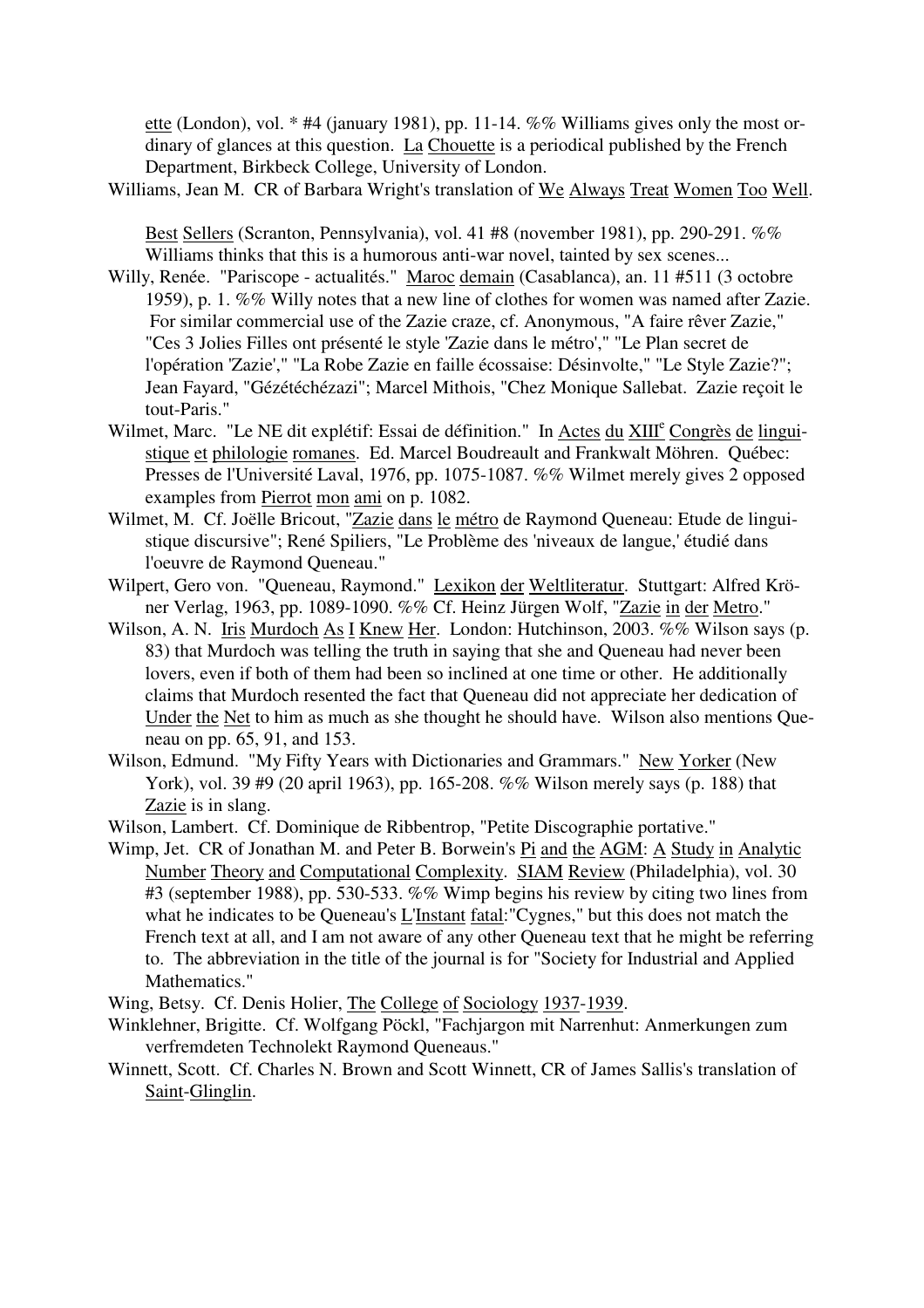- Winock, Michel. Cf. Jacques Julliard and Michel Winock, ed., Dictionnaire des intellectuels français; Joël Roman, "Kojève, Alexandre (Alexandre Kojevnikov)"; Gisèle Sapiro, "Comité national des écrivains," "Liste noire," and "Queneau, Raymond"; and Arnauld Senelier, "Gallimard (Editions)."
- Winspur, Steven. "Poetry, Portrait, Poetrait." Visible Language (Cleveland, Ohio), vol. 19 #4 (autumn 1985), pp. 426-438. %% Winspur just makes a reference to Queneau's "Pictogrammes" in note 6.
- Winspur, Steven. "Queneau's Contexts of Irony." Romanic Review (New York), vol. 82 #1 (january 1991), pp. 70-75. %% Winspur considers the stance of irony only in Queneau's poetry.
- Winspur, Steven. Cf. Alexander Charles Hertich. "The Möbius Strip: Intertextual Turns in Raymond Queneau's Le Chiendent (René Descartes)."
- Winther, A. Cf. Catherine Gallot, "Les Formes du discours dans Loin de Rueil de Raymond Queneau" and "Raymond Queneau et la norme dans Loin de Rueil."
- Wintle, Justin. Cf. Christopher Shorley, "Queneau, Raymond 1903-1976."
- Wirsing, Sibylle. "Queneau: Fern von Rueil." Bücherkommentare (Berlin), vol. #2 ( 1964), p. 2.
- de Wissant, André. "Le Rose et le noir." Le Sud-ouest (Bordeaux), an. 15 #4484 (3 février 1959), p. 10. %% This is essentially a review of Zazie dans le métro, concentrating on the novel's language and story line.
- de Wissant, André. "Zazie dans le 'mais trop!" Le Sud-ouest (Bordeaux), an. 17 #5039 (12 novembre 1960), p. 2. %% De Wissant loved the book, hated the film.
- Witkowski, Nicolas. "La Bibliothèque déraisonnable de Raymond Queneau." La Recherche (Paris), vol. 16 #172 (décembre 1985), pp. 1523-1526. %% Witkowski writes about the "fous littéraires."
- Witsen, Robert. "Chronique des livres." Masques (Valence, Drôme), vol. 1 #2 (\* 1945), p. 2. %% Witsen presents a very positive review of Loin de Rueil.
- Wittgenstein, Ludwig. Cf. Hans Hartje, "Jacques, Georges, Marcel et les autres: Enquête sur quelques personnages potentiels de Raymond Queneau"; Geoffrey Heptonstall, "The Poetry of Iris Murdoch"; Michel Lécureur, Raymond Queneau, p. 442.
- Wittman, Laura Harwood. Cf. Michel Thévoz, "Dubuffet: The Nutcracker."
- Wixson, Suzanne Chamier. "The Poetry of Raymond Queneau in 'La langue de Chexpire': Exercises in Translation." Translation Review (Richardson, Texas), vol. \* #14 (\* 1984), pp. 10-21. %% This is on Teo Savory's translation of Queneau's poetry into English. Wixson wrote her dissertation under her maiden name of Chamier.
- Wiznitzer, Louis. "Ouvindo Raymond Queneau." Letras e artes (Rio de Janeiro?), vol. # (4 fevereiro 1951), pp. %% This is a rather general article on Queneau's work.
- Wodsak, Mona. "'Un Délire tapé à la machine par un romancier idiot?' Zum Problem der Ubersetzung von Raymond Queneaus Zazie dans le métro." In Offene Gefüge. Literatursystem und Lebenswirklichkeit. Festschrift für Fritz Nies zum 60. Geburtstag. Ed. Henning Krauß, Louis van Delft, Gert Kaiser, and Edward Reichel. Tübingen: Gunter Narr Verlag, 1994, pp. 295-316. %% There are a number of works which touch this same question; cf. "Translation" in the subject section.
- Wohmann, Gabriele. "Handlung aus Sprachtricks." Zeitwende (Gütersloh), vol. 38 #8 (august 1967), pp. 558-559. %% CR of Eugen Helmlé's German translation of Die blauen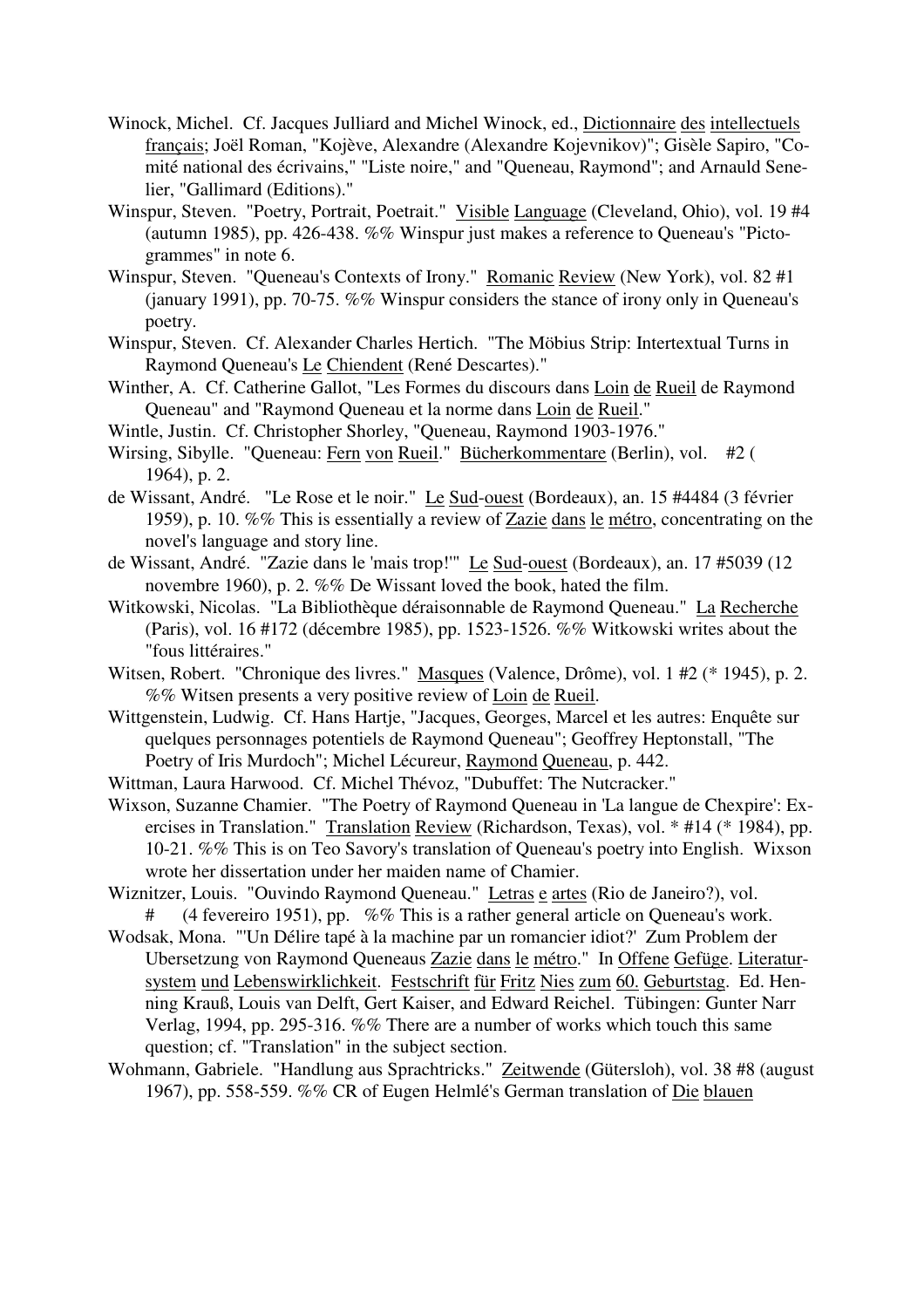Blumen

- Wokler, Robert. "Contextualizing Hegel's Phenomenology of the French Revolution and the Terror." Political Theory (Beverly Hills, California), vol. 26 #1 (february 1998), pp. 33- 55. %% Wokler simply cites the title of Kojève's Introduction to the Reading of Hegel on p. 55.
- Wolf, Heinz Jürgen. "Zazie in der Metro." Lexikon der Weltliteratur. Unter Mitarbeit zahlreicher Fachgelehrter herausgegeben von Gero von Wilpert. Band II. Stuttgart: Kröner, 1968, pp. 1183-1184.
- Wolf, Nelly. Le Peuple dans le roman français de Zola à Céline. Paris: Presses universitaires de France, 1990. %% Wolf looks a bit at how Catherine (Le Chiendent) is a reversal of the standard textual presence of a servant (pp. 134-135), says that Queneau's popular language is a compromise (p. 157), and indicates that Queneau passes "de l'ordre du 'représenté' à celui de 'représentant'" (p. 181).
- Wolff, Etienne. Les Mots latins du français. Paris: Belin, 1993. %% Wolff lists various Latin words or expressions that can be found in modern French. He uses lines from Queneau to illustrate nine of these cases.
- Wolff, Etienne. Cf. Queneau, "Intervention chez les écrivains scientifiques."
- Wolff, Laetitia. "Massin in Continuo: A Dictionary: Interview with Robert Massin." Design Issues (Chicago), vol. 18 #4 (autumn 2002), pp. 31-45. %% Wolff mentions Queneau on pp. 36, 39 and 43, nothing more.
- Wolff, Reinhold. Cf. Wolfgang Raible, CR of Reinhold Wolff's Strukturalismus und Assoziationspsychologie. Empirischpragmatische Literaturwissenschaft im Experiment: Baudelaires "Les Chats."
- Wolfromm, Jean-Didier. "Sally, ouisqui, Zazie et C<sup>ie.</sup>" Magazine littéraire (Paris), vol. \* #94 (novembre 1974), pp. 17-19. %% This article is on On est toujours trop bon avec les femmes, Zazie dans le métro, and Christophe.
- Wolfzettel, Freidrich. "'Consentons à la pierre': Zur Poetik des Steins in der modernen französischen Lyrik. 2. Teil." Romanistische Zeitschrift für Literaturgeschichte (Heidelberg), vol. 22 #3-4, (\* 1998), pp. 321-344. %% Wolfzettel only mentions Queneau on the first few pages, in relation to Fendre les flots, Chêne et chien, and La Petite Cosmogonie portative.
- Wolinski, Natacha. "Comment rendre publics les journaux intimes?" Pages et livres (Paris), an. \*#13 (avril 1989), p. 6. %% Wolinski looks at several published diaries and the need to edit them; she considers Queneau's Journal 1939-1940 among these.
- Wollman, Vera. "Odile par Raymond Queneau." Les Nouvelles littéraires (Paris), vol. \* #771 (24 juillet 1937), p. 5. %% Wollman's brief review is superficial and moralizing.
- Wondratschek, Wolf. "Aggressive Phantasie." Badische Neueste Nachrichten (Karlsruhe, Deutschland), an. # (7 oktober 1964), p. . %% Wondratschek reviews Queneau's Loin de Rueil in Eugen Helmlé's translation, Die Haut der Träume.
- Wood, Michael. "Fortune Hunting." New York Review of Books (New York), vol. 24 #8 (12 may 1977), pp. 36-38. %% In a review also including treatments of Italo Calvino's Castle of Crossed Destinies and Stanislas Lem's Mortal Engines, Wood merely touches lightly on Queneau's Le Dimanche de la vie on pp. 37-38.
- Woodward, Richard B. "Love Removal Machine." Village Voice (New York), vol. 47 #10 (12 march 2002), p. 62. %% Woodward just barely mentions Queneau.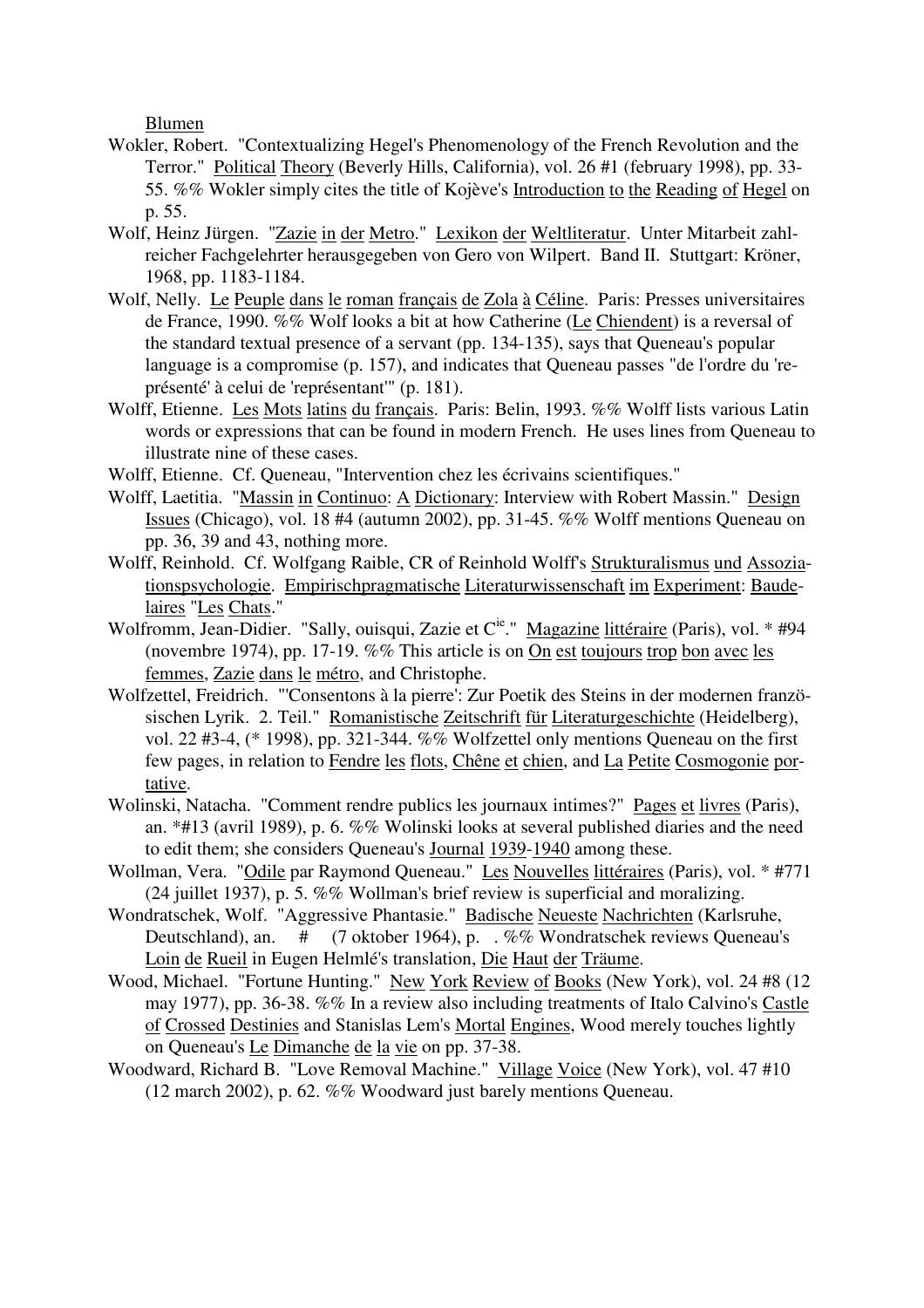Woolf, Virginia. Cf. Jean-Pierre Longre, "Un Rapprochement."

- Wordsworth, Christopher. "Melting Point for Wax." Guardian Weekly (Manchester), vol. 109 #6(11 august 1973), p. 22. %% Wordsworth has a fairly predictable and positive review of Barbara Wright's translation of The Flight of Icarus.
- Wordsworth, Christopher. "Strong but Sterile." The Guardian (Manchester), an. \* #37495 (27 january 1967), p. 7. %% Wordsworth has strong opinions about Les Fleurs bleues and Barbara Wright's translation into English: "The translator has worked wonders with the linguistic pyrotechnics of Between Blue and Blue by the eminent author of Zazie, another fantasy that crackles with enough topical references to baffle the monoglot. I feel both guilty and obtuse to have found the fantasy wearisome and any significant meaning too coy to pursue."
- Wormser, Olga. "Raymond Queneau." In Littérature de notre temps, vol. I. Tournai: Casterman, 1966, pp. 197-200. %% This is just a general entry in a catalogue.
- Wormser, Olivier. "Mon Ami Alexandre Kojève." Commentaire (Paris), vol. 3 #9 (printemps 1980), pp. 120-121. %% Wormser includes only an off-handed reference to Loin de Rueil.
- Wright, Barbara. "Comment j'ai traduit les Exercices de style..." Temps mêlés #50/52 (septembre 1961), pp. 30-31. %% Wright sets out how she began the translating, her contacts with Queneau in the course of the translation, and some of her ups and downs. Cf. Sheryl St. Germain, CR of Barbara Wright's translation of Exercises in Style.
- Wright, Barbara. "Comment traduire Raymond Queneau." In Raymond Queneau. Cahier de l'Herne #29. Ed. Andrée Bergens. Paris: Editions de l'Herne, 1975, pp. 343-346. %% In a letter to Andrée Bergens, Wright describes especially the difficulties which Queneau offers to a translator, how he differs from other authors, and how she actually does the translations. This article reappeared in the 1999 edition. Cf. Wright, Translator's note to The Flight of Icarus.
- Wright, Barbara. "Introduction." In Queneau's Witch Grass. New York: New York Review of Books, 2003, pp. vii-xii. %% Wright's introduction is a quite worthwhile introduction to the novel; it is the same as in The Bark-Tree.
- Wright, Barbara. "Introduction." In The Bark-Tree. London: Calder and Boyars, 1968, pp. 7- 11. %% Wright gives an overview of literary interpretation of Le Chiendent.
- Wright, Barbara. "Introduction." In The Bark Tree. New York: New Directions, 1971, pp. 1- 6. %% This is the same as in the Calder and Boyars edition.
- Wright, Barbara. "Introduction." In Queneau's Exercises in Style. Radio Version by Barbara Wright. Ed. Paul Rosheim. Black River Falls (Wisconsin): Obscure Publications, 2006, pp. i-v. %% This introduction, dated "August 2006," is both pleasant and informative, explaining how the entire radio production came about.
- Wright, Barbara. "Notes." In Les Fleurs bleues. London: Methuen Educational, Ltd., 1971, pp. 199-211. %% These notes are quite helpful to those lacking a profound and detailed grounding in French history, culture, and language. Cf. Anne-Marie Jaton, "Les Fleurs bleues, bilan provisoire."
- Wright, Barbara. "Notes." In The Bark Tree. London: Calder and Boyars, 1968, p. 285. %% These notes are brief but helpful.
- Wright, Barbara. "Notes." In The Bark Tree. New York: New Directions, 1971, p. 281. %% These are the same as in the Calder and Boyars edition.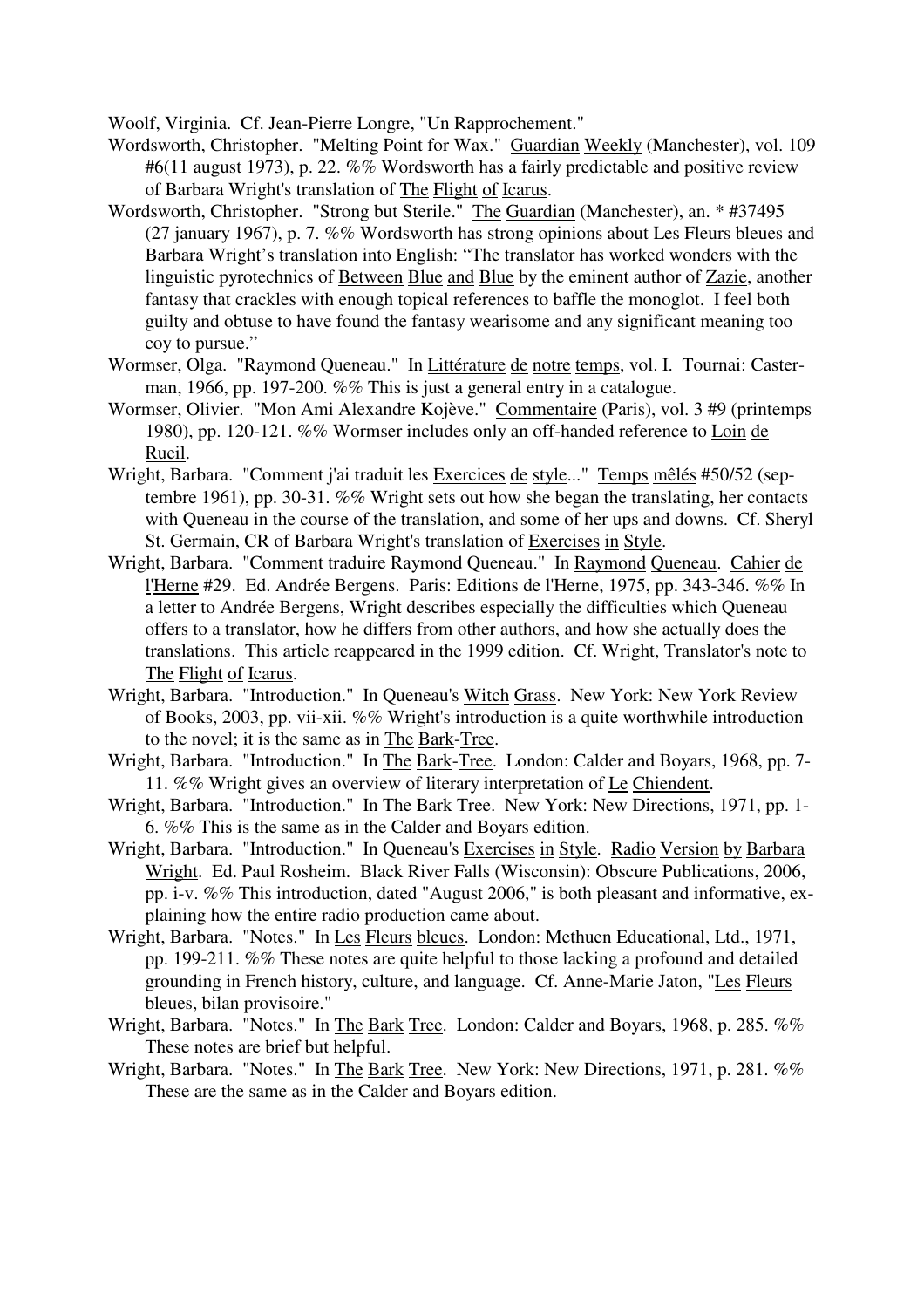- Wright, Barbara. "Notes." In The Last Days. Elmwood Park, Illinois: Dalkey Archive Press, 1990, pp. 233-237. %% These notes are of value even for native French speakers.
- Wright, Barbara. "Notes." In The Sunday of Life. London: John Calder, 1976, pp. 199-200. %% These notes are brief but helpful.
- Wright, Barbara. "Notes." In The Sunday of Life. New York: New Directions, 1977, pp. 179-180. %% These notes are only slightly different from those in the Calder and Boyars version.
- Wright, Barbara. "Notes for the 1981 American Paperback Edition." In Exercises in Style. New York: New Directions, 1981, pp. 3-8. %% Wright comments on differences in the reception of Queneau's book since she had published her earlier translation and on differences in her own stance before it.
- Wright, Barbara. "Raymond Queneau. Le Chiendent." In Pages françaises. Ed. Georges Lannois. Oxford: Pergamon Press, 1969, pp. 41-50. %% Wright gives a short sketch of Queneau's life and the genesis of Le Chiendent and then summarizes the novel's plot, all as an introduction to sections 9 and 11 of the novel (in French).
- Wright, Barbara. "Polocilacru." In The Sunday of Life. New York: New Directions, 1977, pp. v-xi. %% In a deft presentation of Le Dimanche de la vie, Wright attempts to situate Queneau's choice of characters and language. The article she mentions in regard to Pierrot mon ami is by Helen McGivering.
- Wright, Barbara. "Preface." In Exercises in Style. London: Gabberbocchus, 1959, pp. 9-16. %% Wright speaks especially on Queneau's experimenting with language in the Exercices de style. The Time and Tide article she refers to is by Helen McGivering.
- Wright, Barbara. "Preface." In Exercises in Style. New York: New Directions, 1981, pp. 9- 16. %% This is identical to the 1959 Gabberbocchus version.
- Wright, Barbara. Raymond Queneau: 2003 Centenary. Tolling Elves (London), vol. \* #5 (february 2003). %% This pamphlet of eight pages contains extracts from Barbara Wright's translations of Zazie dans le métro (p. 3), Pierrot mon ami (p. 4), and Le Vol d'Icare (pp. 6-7) as well as a short essay by Wright.
- Wright, Barbara. "Raymond Queneau: Courir les rues." In Modern French Writing. Ed. Georges Lannois. London: Heineman Educational Books, 1969, pp. 66-71. %% After a brief introduction to Queneau and another to Courir les rues, Wright reprints "Les Coeurs malheureux," "Grand Standigne," "Loin des tropiques," "Lutèce," "Place de la Bastille," "Rue de Rivoli," and "Sunt lacrymae bonhomme" with short notes for the unpracticed anglophone reader.
- Wright, Barbara. "Translating Queneau." Review of Contemporary Fiction (Elmwood Park, Illinois), vol. 17 #3 (september 1997), pp. 75-79. %% Wright addresses her goals, concerns, and practices in translating Queneau in general and relates some of her own history of translating him. Cf. her "Translator's Note."
- Wright, Barbara. "Translator's Note." In The Flight of Icarus. London: Calder & Boyers, 1973, pp. 5-9. %% This is a translation and adaptation of part of her "Comment traduire Raymond Queneau" from Andrée Bergens, ed., Raymond Queneau (Cahier de l'Herne #29). Cf. her "Translating Queneau."
- Wright, Barbara. "Translator's Note." In The Flight of Icarus. New York: New Directions, 1973, pp. 5-9. %% This is identical to the one in the Calder and Boyars version.
- Wright, Barbara. "Translator's Notes." In We Always Treat Women Well. New York: New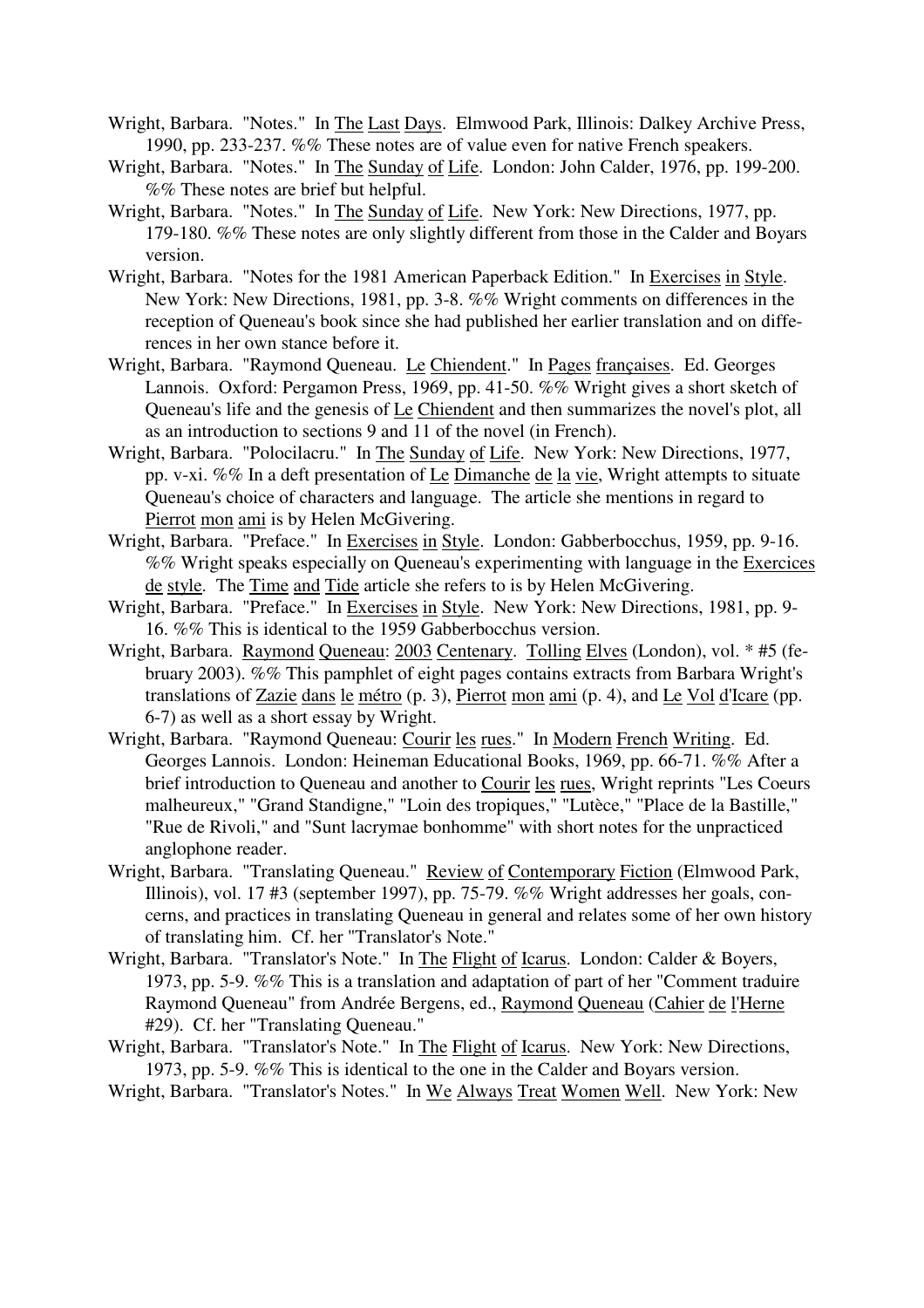Directions, 1981, pp. 7-8. %% These brief notes regard the translation more than the work itself. They were reprinted without changes in the 2003 New York Review of Books edition.

- Wright, Barbara. "Translator's Preface." In Queneau, Pierrot mon ami. Afterword Inez Hedges. London: Atlas, 1968, pp. i-iii. %% Wright addresses herself primarily to Queneau's artistic concerns in regard to language.
- Wright, Barbara. "The 'Trials' of Translating Pinget." Review of Contemporary Fiction (Elmwood Park, Illinois), vol. 3 #2 (summer 1983), pp. 114-115. %% Wright mentions, in passing, how Queneau once wrote to her that he believed that nothing is untranslatable -- and then created a poem which came close, one concerning the "fils de la Vierge."
- von Wroblewsky, Dr. Vincent. "Vian, Boris." In Lexikon der französischen Literatur. Ed. Manfred Naumann. Leipzig: VEB Bibliographisches Institut, 1987, p. 451.
- von Wroblewsky, Vincent. "Zur 'Affäre Heidegger' in Frankreich." Deutsche Zeitschrift für Philosophie (Berlin), an. 38 #3 (\* 1990), pp. 287-292. %% Von Wroblewsky merely refers to Alexandre Kojève's Introduction à la lecture de Hegel on p. 289 (note 6).
- Wu, Timothy. "Application-Centered Internet Analysis." Virginia Law Review (Charlottesville, Virginia), vol. 85 #6 (september 1999), pp. 1163-1204. %% Wu mentions the Queneau vs. Leroy internet suit in a note on p. 1195.
- Wunderli, Peter. Cf. Walter Pabst, "Zur Persiflage und Schmährede in zeitgenössischer französischer Lyrik."
- Wurmser, André. "Raymond Queneau est mort." L'Humanité (Paris), vol. \* #10009 (26 octobre 1976), p. 1. %% This is a rather general obituary.
- Wuthenow, Ralph Rainer. Cf. Wolfram Nitsch, "Engagierte Spiele. Formen des nachexistentialistischen Romans in Frankreich."
- X. "T. S. Eliot à Paris." Gavroche (Paris), vol. \* #38 (17 mai 1945), p. 3. %% The author mentions Queneau as among those present to meet T. S. Eliot on his visit to Paris.
- Xenakis, Françoise. "Le Corbeau vient le dernier." Le Matin (Paris), an. \* #931 (21 février 1980), p. 31. %% In this review of an anthology of early Calvino short stories Xenakis notes, among other things, that Calvino was working on his translation of Bâtons, chiffres et lettres and some "pièges et contraintes" for the oulipians.
- Yaguello, Marina. Alice au pays du langage. Paris: Seuil, 1981. %% Yaguello's book is dedicated to Queneau, who is mentioned and used as an example here and there.
- Yaguello, Marina. Lunatic Lovers of Language: Imaginary Languages and Their Inventors. Trans. Catherine Slater. London: Athlone Press, 1991. %% Yaguello writes of her discovery of the "fous littéraires" with a certain amount of enthusiasm (pp. xii-xiii).
- Yan, Irène. Cf. Philippe Bernert and Yrène Jan, "Nouvelle Bombe chez les Goncourt" and "Tempête chez les Goncourt."
- Yerles, Pierre. Cf. Carine Nickels, "L'Auteur et son personnage: Etude d'une problématique en classe de français. A propos du roman de R. Queneau Le Vol d'Icare."
- Yonnet, Jacques. Enchantements sur Paris. Revised edition. Paris: Denoël, 1966. %% Yonnet speaks (pp. 275-280) of going to a bar with Queneau and running across two midgets there. Cf. François Caradec, Compagnie des zincs; Albert Dérasse, "Raymond Queneau parmi les nains."

Yonnet, Jacques. Rue des maléfices. Collection "d'ailleurs." Paris: Phébus, 1987. %% Yonnet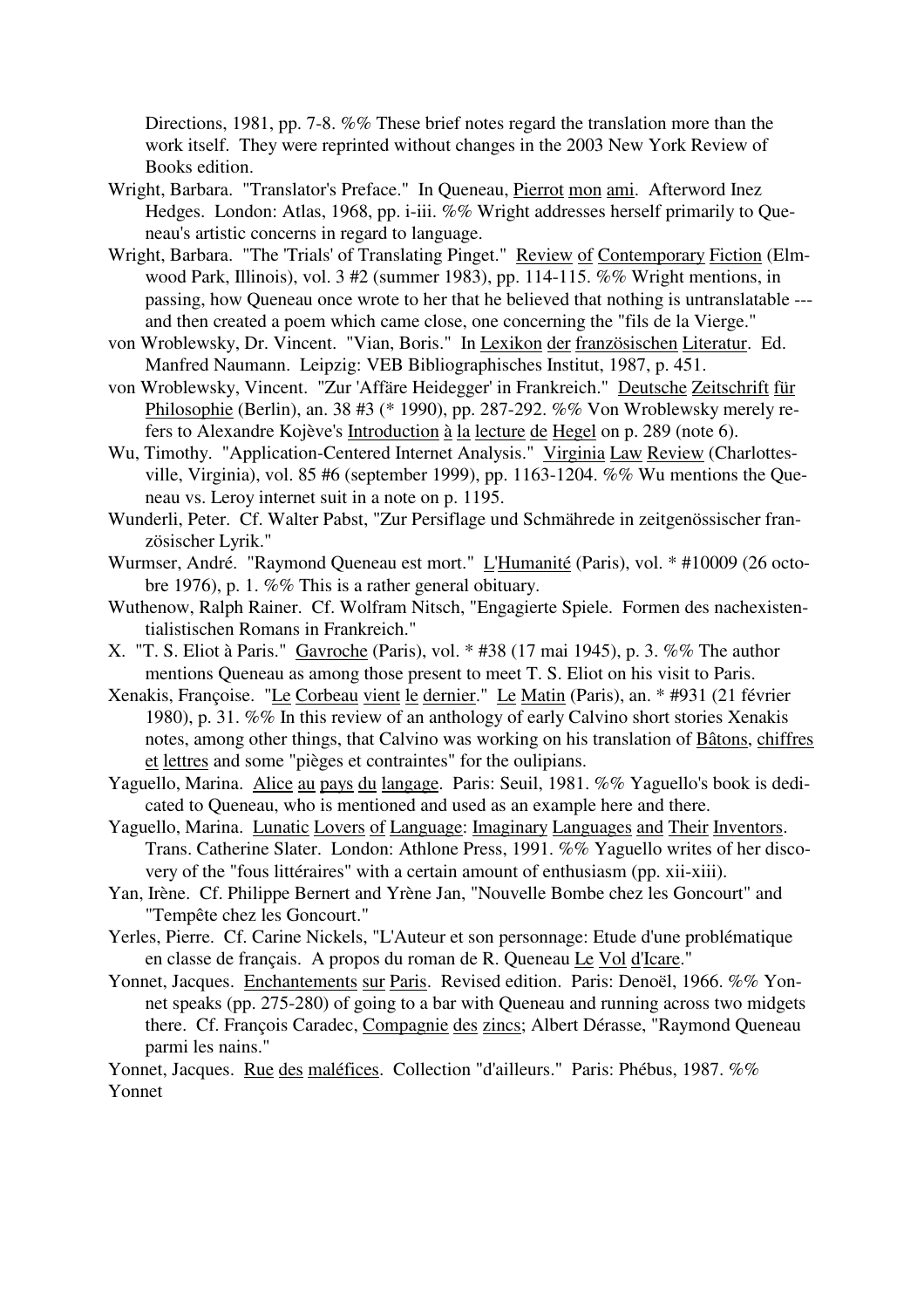recounts (pp. 313-317) an incident in which he and Queneau met two dwarves in a bar. This work was originally published in 1954 by Denoël as Enchantements sur Paris. Cf. François Caradec, Compagnie des zincs; Albert Derasse, "Raymond Queneau parmi les nains."

- Yonnet, Jacques. "Sonnet acrostiche." Temps mêlés #34 (octobre 1958), p. 25. %% The "acrostic" involved is the name "Raymond Queneau."
- Yonnet, Jacques. Cf. Michel Lécureur, Raymond Queneau, pp. 440-441; Queneau and André Blavier, Lettres croisées 1949-1976, pp. 98, 337, 385 (note 413), and 386 (note 425).
- Yugne, Mitsuo. Cf. Queneau, "Poems."
- Yücel, Tahsin. "Zazie en Turquie." Frankofoni (Ankara, Turkey), vol. \* #4 (\* 1992), pp. 199-202. %% Yücel had recently translated Zazie dans le métro into Turkish, and he here discusses some of the difficult or interesting features of this project.
- Yücel, Tahsin. Cf. Suna Timur A\_ildere, "Le Problème d'équivalence dans la traduction du langage argotique"; Gérard Meudal, "Bain turc"; Queneau, Dostum Pierrot and Zazie metroda.
- Yvert, Louis. Cf. Michel Leiris and Jean Paulhan, Correspondance 1926 1962.
- Z. "Le Rayon Z." L'Aurore (Paris), an. 19 #5023 (31 octobre 1960), p. 1. %% The author finds the Zazie dans le métro film pretentious and heavy.
- Zaadnoordijk, Tineke. Cf. Queneau, De Uitleg van de metaphoren.
- Zajac, Peter. CR of Zazie v metru. Slovenské Pohl'ady (Bratislava, Czechoslovakia), an. 86 #8 (august 1970), p. 125.
- Zakharevich, Anastasia. Cf. Queneau, "Na Krayu mesa" and "Neskol'ko obshchikh zemecha-
- niy otnositel'no aërodinamicheskikh svoistv slozheniya." [[\_. \_\_\_\_\_\_\_\_]]<br>Zali, Anne, ed. <u>L'Aventure des écritures</u>: La Page. Paris: Bibliothèque nationale de France, 1999. %% This is the catalogue of an exposition held at the Bibliothèque nationale de France (rue Tolbiac) from 19 octobre 1999 through 6 février 2000. Emmanuël Souchier wrote the lead essay in the catalogue and developed an interactive site related to the manuscript of Queneau's Traité des vertus démocratiques; a slightly altered version is available on the BN web site. Cf. Alain Salles, "Les Mots en page, des codex aux terminaux d'ordinateurs."
- Zalozba, Cankarjèva. Cf. Queneau, Vaje v slogu.
- Zand, Nicole. "Connaissez-vous la S.P.A.?" Le Monde (Paris), an. 35 #10537 (15 décembre 1978), p. 28. %% This has barely more than a reference to Queneau. Cf. Queneau, "La S.P.A."
- Zand, Nicole. "Un Kamikaze de l'édition." Le Monde (Paris), an. 47 #14103 (1<sup>er</sup> juin 1990), "Livres - Idées," p. 42. %% Zand is reviewing the two (or three) volumes of Maurice Girodias's autobiography. She says that Eric Kahane, who translated Zazie dans le métro into English for Girodias, was his own brother and that Queneau helped Girodias to find a banker willing to start him in the publishing business when he was only 20 years old.
- Zand, Nicole. "Lire... ou jouer." Le Monde (Paris), an. 42 #12689 (15 novembre 1985), p. 29. %% Zand opens with a description of "Un Conte à votre façon."
- Zand, Nicole. "Mort de l'écrivain yougoslave Danilo Kiš." Le Monde (Paris), an. 46 #13909 (17 octobre 1989), "Livres - Idées," p. 18. %% Zand mentions, among many other things, that Queneau was one of the authors that Kiš had translated.
- Zand, Nicole. "Le Rendez-vous de Moscou." Le Monde (Paris), an. 51 #15756 (22 septembre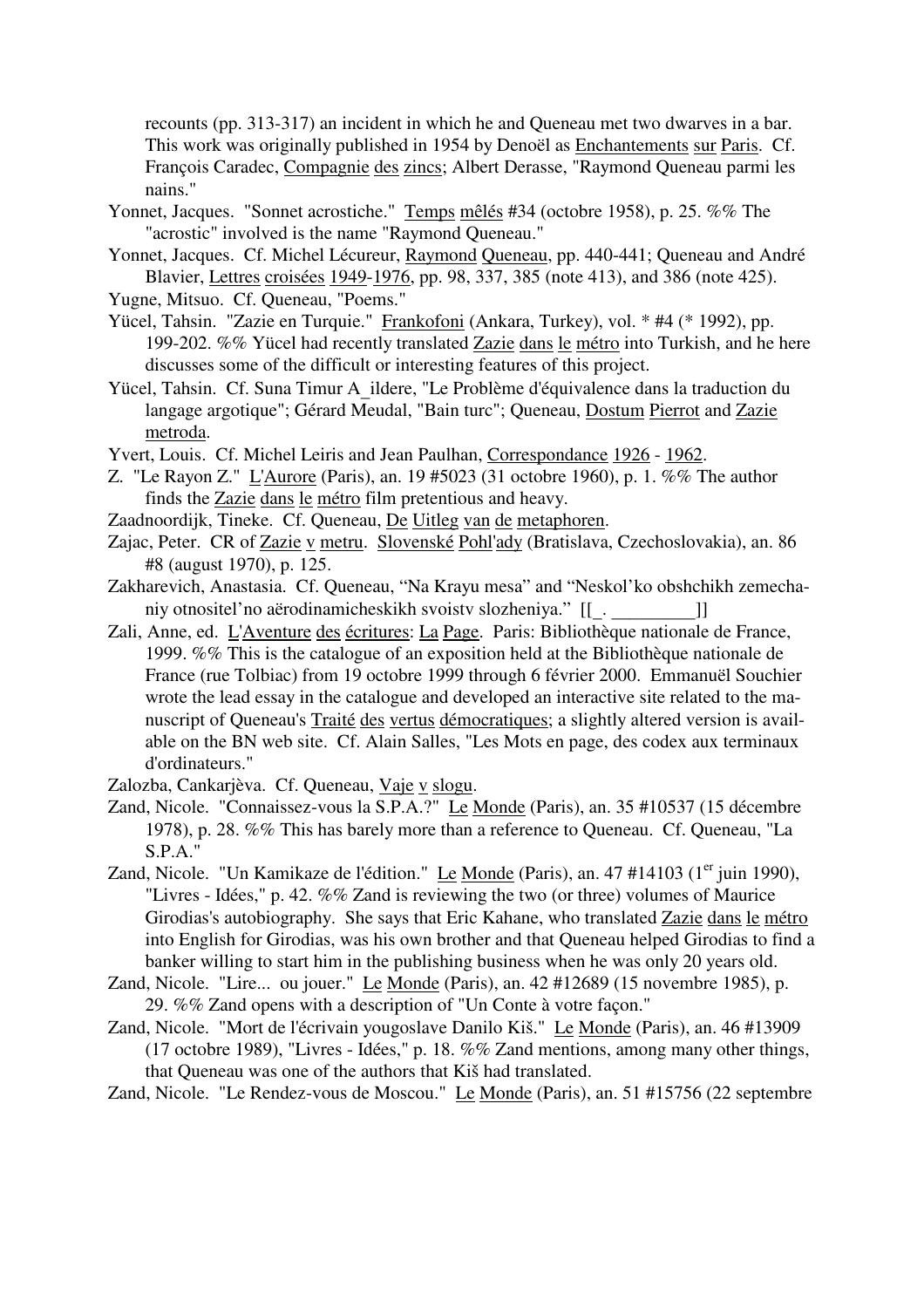1995), "Le Monde des livres," p. ii. %% Zand indicates that the translation of Les Fleurs bleues into Russian (Golubye Tsvetochki) was accomplished with the aid of a government grant under the Pushkin Program.

de Zappetini, Emma P. Cf. Queneau, Los Hijos del viejo Limon.

Zayed, Georges H. Cf. Edwin Enyeobi Okafor, "Jean Tardieu et ses sources d'inspiration."

- Zbinden, Louis-Albert. "Queneau fleurs bleues." Gazette de Lausanne (Lausanne), an. 168 #134 (12-13 juin 1965), pp. 13 and 17. %% Zbinden's long review of Les Fleurs bleues is better than the usual. Cf. Anonymous, Blurb.
- Zegel, Sylvain. "Akadémisyin (Gonkour) Rémon Keno veu réformé lortograf du ô mé monts zenerèffes." Samedi-soir (Paris), vol. \* #298 (17 mars 1951), p. 2. %% This is a very general article which thinks it's cute.
- Zegel, Sylvain. "Les Amateurs de gaudriolles ne liront plus à l'aveuglette: Le Cercle de la librairie leur a composé un guide." Arts (Paris), an. \* #858 (28 février 1962), p. 2. %% Zegel mentions Queneau as one author whose name appeared on a list of forbidden books.
- Zegel, Sylvain. "Butor et Saporta écrivent le roman-à-lire-dans-tous-les-sens." Arts (Paris), vol. \* #857 (7 mars 1962), p. 5. %% Zegel presents the two novels of unusual form written by Butor and Saporta and then describes the Oulipo and some of its practices at a time when the Collège de 'pataphysique claimed the paternity of this literary group.
- Zeltner, Gerda. "Die lustigen Masken des Nichts. Zum Tod des französischen Schriftstellers Raymond Queneau." Neue Zürcher Zeitung (Zürich), an. 197 #261 (6 november 1976), p. 58. %% Zeltner seems to be giving just an overview of Queneau's works, concentrating on a few with higher profiles, and to be mentioning merely such topics as his surrealism.
- Zeltner, Gerda. "Die lustigen Masken des Nichts. Zum Werk des Raymond Queneaus." In her Asthetik der Abweichung. Aufsätze zum alternativen Erzählen in Frankreich. Mainz: Verlag Hase und Koehler, 1995, pp. 71-80. %% This is not quite the same as her other work of this title.
- Zeltner-Neukomm, Gerda. "La Perfection du non-être. Raymond Queneau." Trans. Christine Kubler. In her La Grande aventure du roman français du XX<sup>e</sup> siècle. Paris: Gonthier, 1967, pp. 77-85. %% Zeltner-Neukomm discusses the Exercices de style and Pierrot mon ami. This is a translation of her "Die Vollendung des Wesenlosen."
- Zeltner-Neukomm, Gerda. "Die Vollendung des Wesenlosen." In Das Wagnis des französischen Gegenwartsromans; Die neue Welterfahrung in der Literatur. Hamburg: Rowohlt, 1960, pp. 59-65. %% Cf. Eugen Helmlé, "Zazie in Deutschland."
- Zéraffa, Michel. "The Young Novelists: Problems of Style and Technique." Yale French Studies (New Haven, Connecticut), vol. \* #8 (\* 1951), pp. 3-8. %% Zéraffa makes barely more than a reference to Les Exercices de style on pp. 4-5.
- Zéraffa, Michel. "Zazie n'a qu'un rêve, prendre le métro." Aux Ecoutes (Paris), an. 41 #1807 (6 mars 1959), p. 26. %% Zéraffa compares Zazie dans le métro with another novel.
- Zhang, Xinmu. "Les Signes sociaux et leur traduction." Meta (Montréal), vol. 44 #1 (mars 1999), pp. 110-120. %% Zhang refers (p. 114) to how Queneau "nous montre comment un événement ordinaire peut être raconté de mille et une manières."
- Zhiri, Oumelbanine. Cf. Françoise Canter, "The Oulipo and Its 'Anticipatory Plagiarists' of the Renaissance."

Zhu, Hong Adèle. "Le Chiendent ou le mécanisme de la fiction romanesque." Thèse de doc-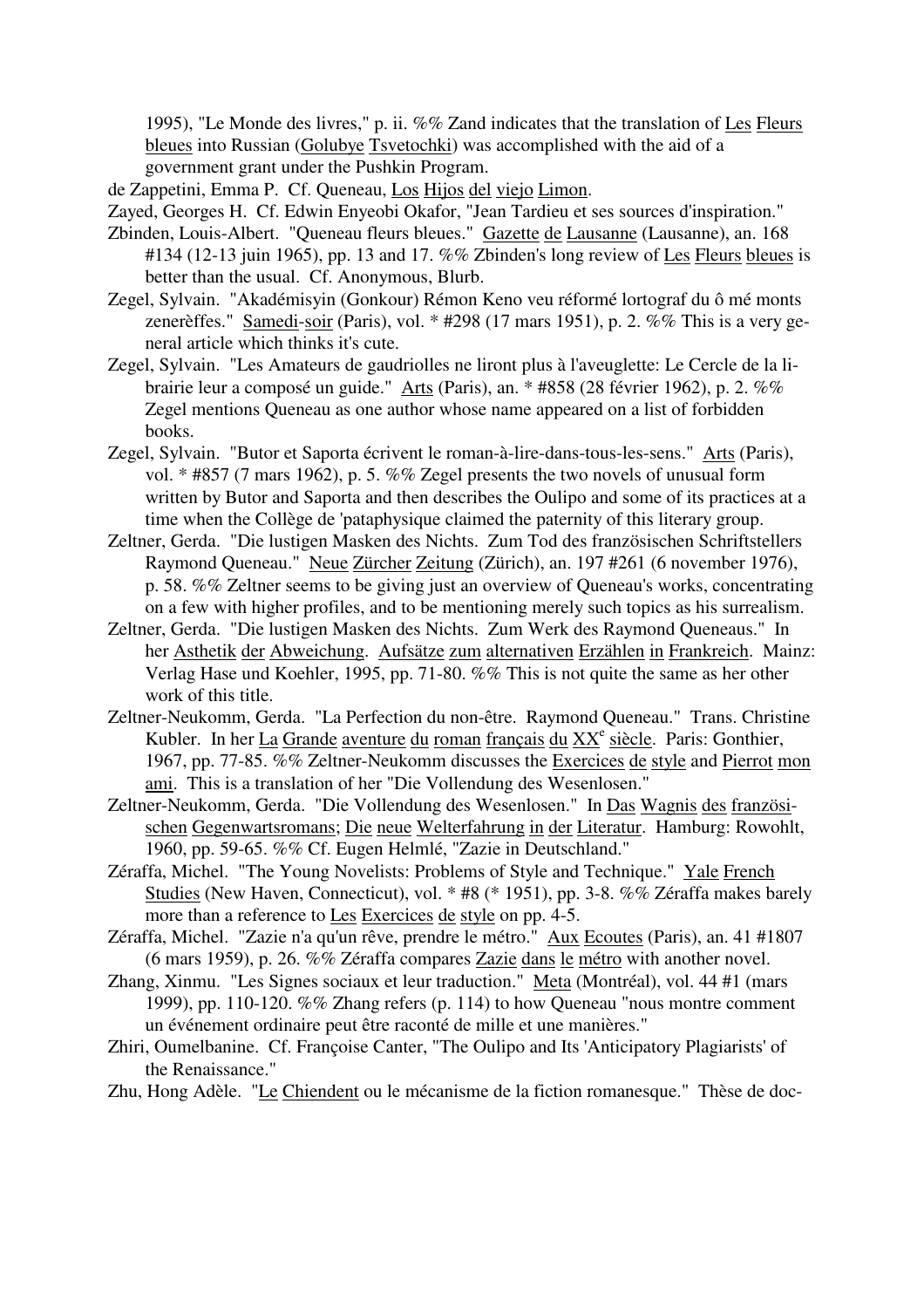torat en littérature française. Directeur Jacques Neefs. Université de Paris VIII (Vincennes / Saint-Denis), octobre 2000. %% Zhu indicates in her resumé that she is looking at the characteristics of Queneau's fiction in order to discover its role in contemporary literature. For her, style is not only an effort of linguistic creation but creation as well in narration, plot, characterization, etc. All of the writer's authorial concerns, when focussed on the development of a personal writing style, become part of the stylistic interpretation of the story. She consequently examines Le Chiendent on different levels/ linguistics, structure, theme, and writing. Her conclusion is that for Queneau, from the very beginning, seems to consist of a systematization of technique for the sole purpose of the stylization of writing.

 The author divides her first part, "Le Récit impossible," into four sections: "genèse de la fiction," "une nouvelle forme du récit," "la fiction au second degré," and "une nouvelle logique de la fiction." Her second part, "Le Récit enchanté," consists of "la mise en oeuvre de l'intrigue" and "la narration comme technique essentielle de la fiction romanesque." Cf. Astrid Bouygues, "Les Etudiants asiatiques soutiennent Queneau." [This work is available at the Centre de recherches "L'Esprit nouveau en poésie"; Institut de littérature française; université de Paris III; 13, rue de Santeuil, 75005. It will be necessary to contact Professeur Daniel Delbreil beforehand in order to receive authorization.]

- Zhu, Hong Adèle. "Les Jeux du récit: Le Chiendent ou l'accès à l'univers romanesque de Raymond Queneau." Mémoire de DEA. Directeurs Claude Mouchard and Gérard Lahouati. Paris: Université de Paris III (Sorbonne nouvelle), 1992. %% Zhu writes about "le dimanche de la langue"; "Le Chiendent: roman-poème?"; "construction du récit"; "spatialisation du récit"; and "humour de la fiction." [This work is available at the Centre de recherches "L'Esprit nouveau en poésie"; Institut de littérature française; université de Paris III; 13, rue de Santeuil, 75005. It will be necessary to contact Professeur Daniel Delbreil beforehand in order to receive authorization.]
- Zhu, Hong Adèle. "Les Techniques romanesques de Raymond Queneau et leurs rapports avec l'art cinématographique (l'exemple du Chiendent)." Amis de Valentin Brû #28-31 (juillet 2003), pp. 159-163. %% Zhu discusses, in this short work, just what the title announces.
- Ziegelmeyer, Pierre. "Le Chat d'Yrene." Cahiers Raymond Queneau #1 (juillet 1986), pp. 89- 91. %% Ziegelmeyer transforms Queneau's "Chant du styrène"; for an explanation of the methodology, see the introduction to the article preceding it in the Cahiers, Ziegelmeyer's "L'Expiation des mores." Cf. also the note at the end of the "Oulipo" subject entry for more information on isovocalism.
- Ziegelmeyer, Pierre. "Le Colloque trinvesti." Amis de Valentin Brû #28-29 (novembre 1984), pp. 61-66. %% Ziegelmeyer gives a summary, in poetry, of the Third Verviers Colloquium.
- Ziegelmeyer, Pierre. CR of Queneau and André Blavier's Lettres croisées 1949-1976. Plein Chant (Bassac), vol. \* #44 (printemps 1989), pp. 101-102. %% Ziegelmeyer gives much indirect praise to this work, which he speaks of as a "roman."
- Ziegelmeyer, Pierre. "Entrelacs: Il faut faire signe dans l'espace au machiniste." Cahiers Raymond Queneau #10 (décembre 1988), pp. 29-30. %% Ziegelmeyer has created the oulipian textual intersection between Courir les rues: "Il faut faire signe au machiniste" and L'Instant fatal: "Dans l'espace."

Ziegelmeyer, Pierre. "L'Expiation des mores." Cahiers Raymond Queneau #1 (automne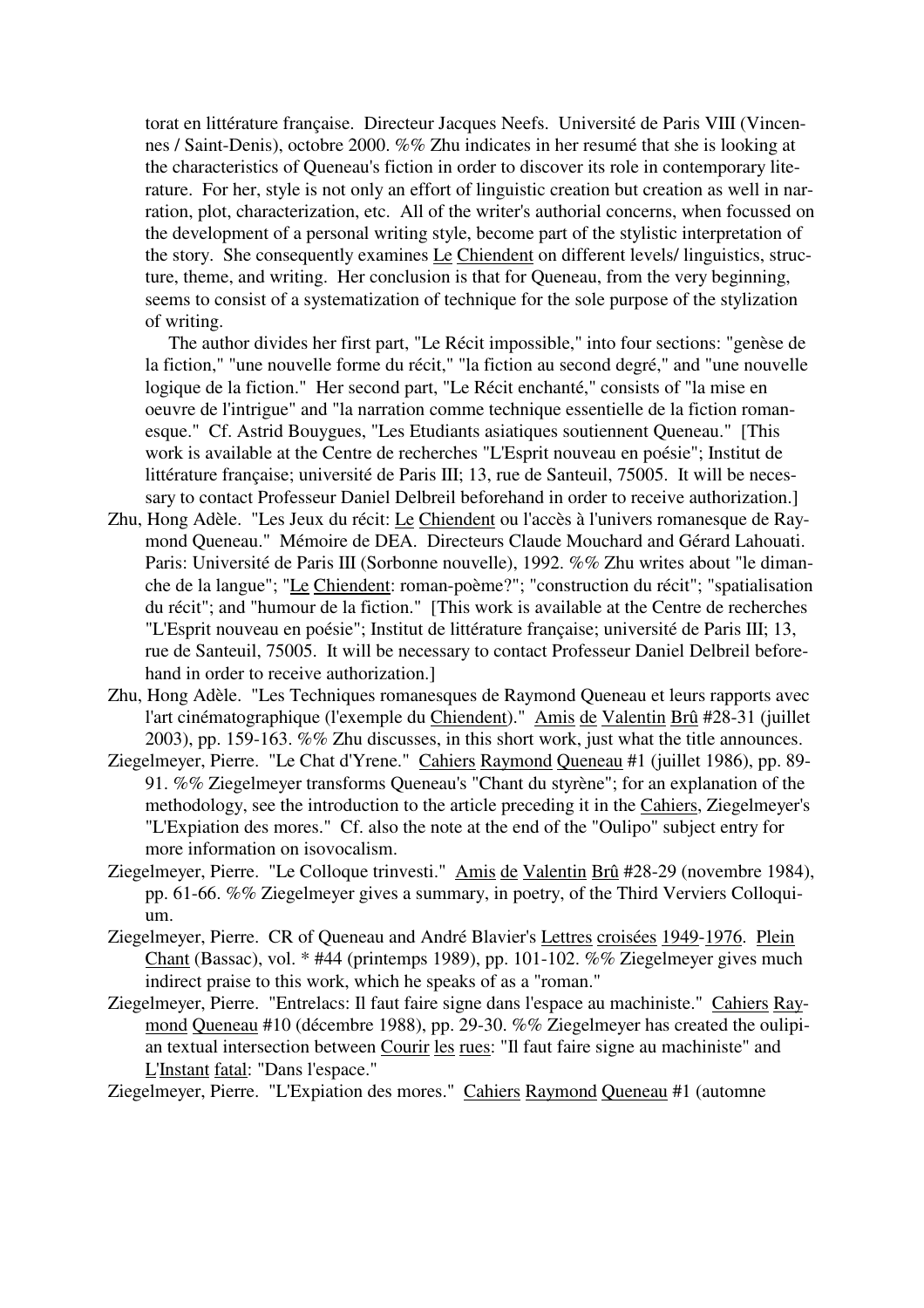1986), pp. 87-88. %% This is a transformation of Queneau's "Explication des métaphores." Cf. the note at the end of the "Oulipo" subject entry for more information on isovocalism.

- Ziegelmeyer, Pierre. "Façons de parler (bis)." Plein chant (Bassac), vol. \* #33 (printemps 1977), pp. 86-91. %% Ziegelmeyer begins this article by referring to Queneau's "Curieuse Evolution du français moderne."
- Ziegelmeyer, Pierre. "Les Fous littéraires." Plein chant (Bassac), vol. \* #13 (1983), pp. 47- 49. %% Ziegelmeyer presents rather than reviews the 1982 Fous littéraires of Blavier.
- Ziegelmeyer, Pierre. "Petite Sagesse quenienne." Temps mêlés #150 + 9 (octobre 1980), pp. 27-32. %% This is a method for creating proverbs, with a fair number of examples taken from Queneau's work. The Bénabou article which Ziegelmeyer refers to is "Proverbes."
- Ziegelmeyer, Pierre. "La Poésie, la pyramide et le tiercé." Plein Chant (Bassac, France), vol. \* #10 (juillet-août 1982), pp. 54-58. %% Ziegelmeyer briefly touches on Queneau's views on the nature of poetry (pp. 56-57).
- Ziegelmeyer, Pierre. "Quelques Notules de lecture en vrac afin d'épaissir les mystères." Cahiers Raymond Queneau #8-9 (18 juin 1988), pp. 65-71. %% This is a "rapprochement" of various other works to Queneau's novels.
- Ziegelmeyer, Pierre. "Temps démêlés." Plein Chant (Bassac), vol. \* #22-23 (octobre 1984 mars 1985), pp. 7-9. %% Ziegelmeyer presents a brief chronology of André Blavier's life.
- Ziegelmeyer, Pierre, ed. "Les Très Riches Heures d'André Blavier." Plein Chant (Bassac), vol. \* #22-23 (octobre 1984 - mars 1985). %% This entire volume is devoted to André Blavier. Cf. Jean-Pierre Verheggen, "Lettre(s)."
- Ziegelmeyer, Pierre. Cf. Michel Laclos; Jean Queval, "Entretien avec l'intéressé."
- Zielonka, Anthony. "Defontenay's Star as Poetic and Philosophical Science Fiction." French Forum (Lexington, Kentucky), vol. 11 #3 (september 1986), pp. 317-333. %% Zielonka's introduction gives a certain amount of information about this author; the rest of the article is the analysis announced in the title. Cf. Anonymous, CR of Star; Noël Arnaud, "Les Jargons"; Queneau, "Defontenay."
- Zimmer, Christian. "Joindre photo récente." Temps modernes (Paris), an. 33 #373-384 (aoûtseptembre 1977), pp. 374-384. %% This is just a pointless quotation (p. 382) from L'Instant fatal.
- Zoppi, Sergio. Cf. Daniel Delbreil, Apollinaire et ses récits.
- Zorn, Aleksander. "Skrivnostni metro stricka Queneauja." In Queneau, Cica v metroju. Ljubljana, Yugoslavia: Mladinska knjiga, 1978, pp. 193-202. %% This is in Slovenian.

Zorzi, Rosella Mamoli. "Italian Translations of Faulkner: The State of the Art." South Atlantic

Review (Chapel Hill, North Carolina), vol. 65 #4 (autumn 2000), pp. 73-89. %% Zorzi refers to "the mixing of voices offered by Raymond Queneau in his 1948 Preface to Mosquitoes" (p. 73) and explains what she means in a note on p. 84.

- Zuiderent, Ad. Cf. Martin de Haan, "De Ontplofte dichtbundel. Of: Hoe lees je 100.000.000.-000.000 gedichten?"
- Zumthor, Paul. "Patarrhétoriqueurs." Nuit blanche (Québec), vol. \* #49 (septembre-novembre 1992), pp. 49-51. %% Zumthor writes of the 'pataphysical aspects of the Grands Rhétoriqueurs.
- Zunser, Jesse. "Hail Another Charmer from Britain." Cue (New York), vol. \* #\* (25 novem-